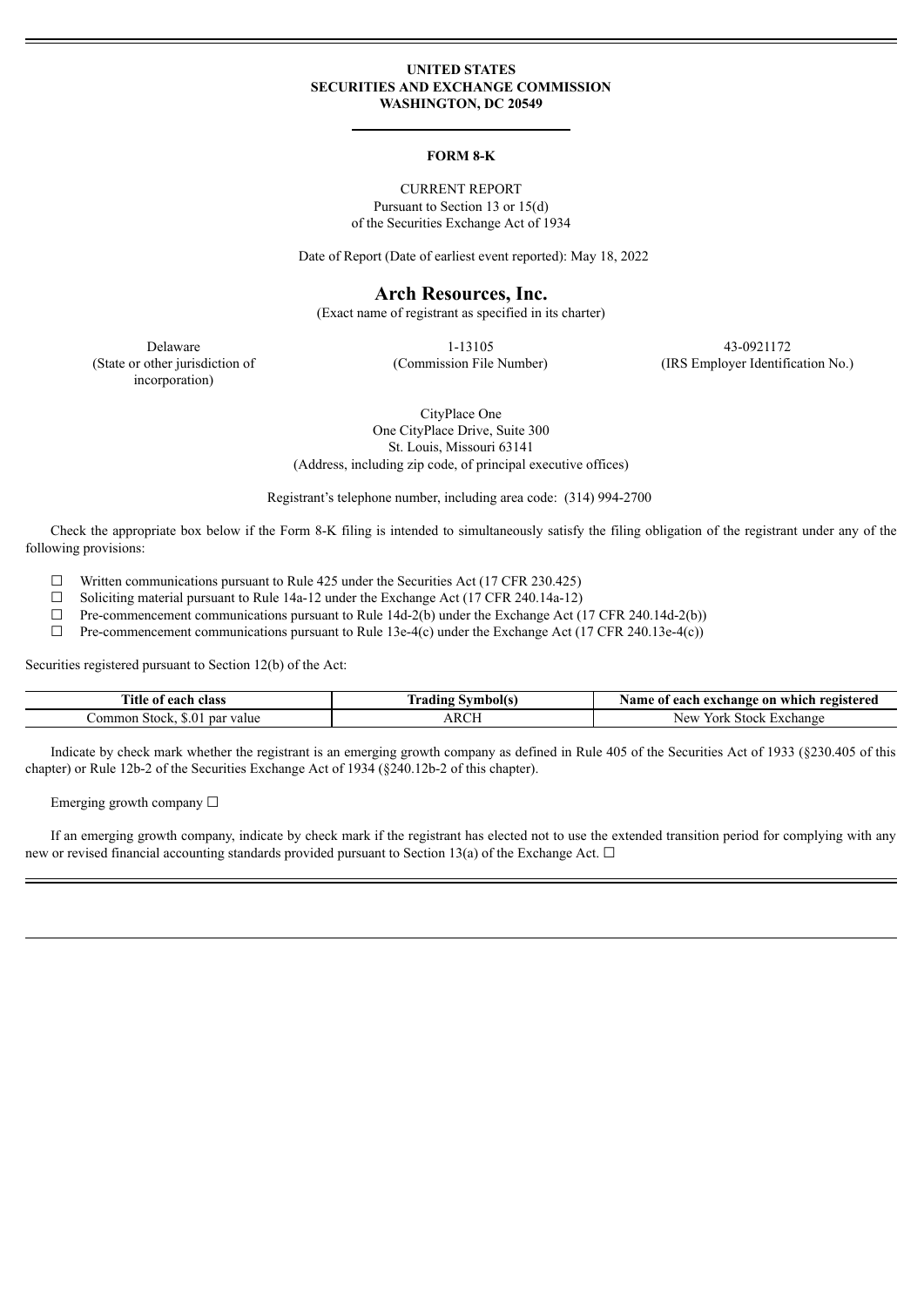### **Item 3.02. Unregistered Sales of Equity Securities.**

The information set forth under Item 8.01 is incorporated into this Item 3.02 by reference.

The Exchanges (as defined below) are being conducted as private placements, and any shares of common stock to be issued in the Exchanges will be issued pursuant to the exemption from the registration requirements of the Securities Act of 1933, as amended (the "Securities Act"), afforded by Section 4(a)(2) of the Securities Act in transactions not involving any public offering.

### **Item 7.01. Regulation FD Disclosure.**

On May 19, 2022, Arch Resources, Inc. (the "Company") issued a press release relating to the Exchanges. A copy of the press release is attached as Exhibit 99.1 to this Current Report on Form 8-K and is incorporated by reference into this Item 7.01.

The information under this Item 7.01, and the contents of Exhibit 99.1, are being furnished and will not be deemed to be "filed" purposes of Section 18 of the Securities Exchange Act of 1934, as amended (the "Exchange Act"), nor will the same be incorporated by reference into any filing under the Securities Act or the Exchange Act regardless of any general incorporation-by-reference language in such filing.

### **Item 8.01. Other Events.**

On May 18, 2022, the Company entered into separate, privately negotiated exchange agreements (the "Exchange Agreements") with a limited number of holders of its 5.25% Convertible Senior Notes due 2025 (the "Notes") to exchange (collectively, the "Exchanges") approximately \$125.2 million principal amount of Notes for consideration consisting of an aggregate of approximately \$130.1 million in cash and a number of shares of the Company's common stock to be determined over a four consecutive trading day period beginning on, and including, May 19, 2022. The Exchanges are expected to be consummated on or about May 25, 2022.

In the above-mentioned press release, the Company also announced its intention to enter into certain capped call early unwind agreements with counterparties to the Company's capped call transactions, which were entered into in connection with the issuance of the Notes, to terminate a portion of such capped call transactions in a notional amount corresponding to the amount of the Notes to be exchanged (the "Early Unwinds"). After further assessment, the Company decided not to proceed with the Early Unwinds.

The summary of the foregoing transactions is qualified in its entirety by reference to the text of the Form of Exchange Agreement, which is filed as Exhibit 10.1 hereto, and is incorporated herein by reference.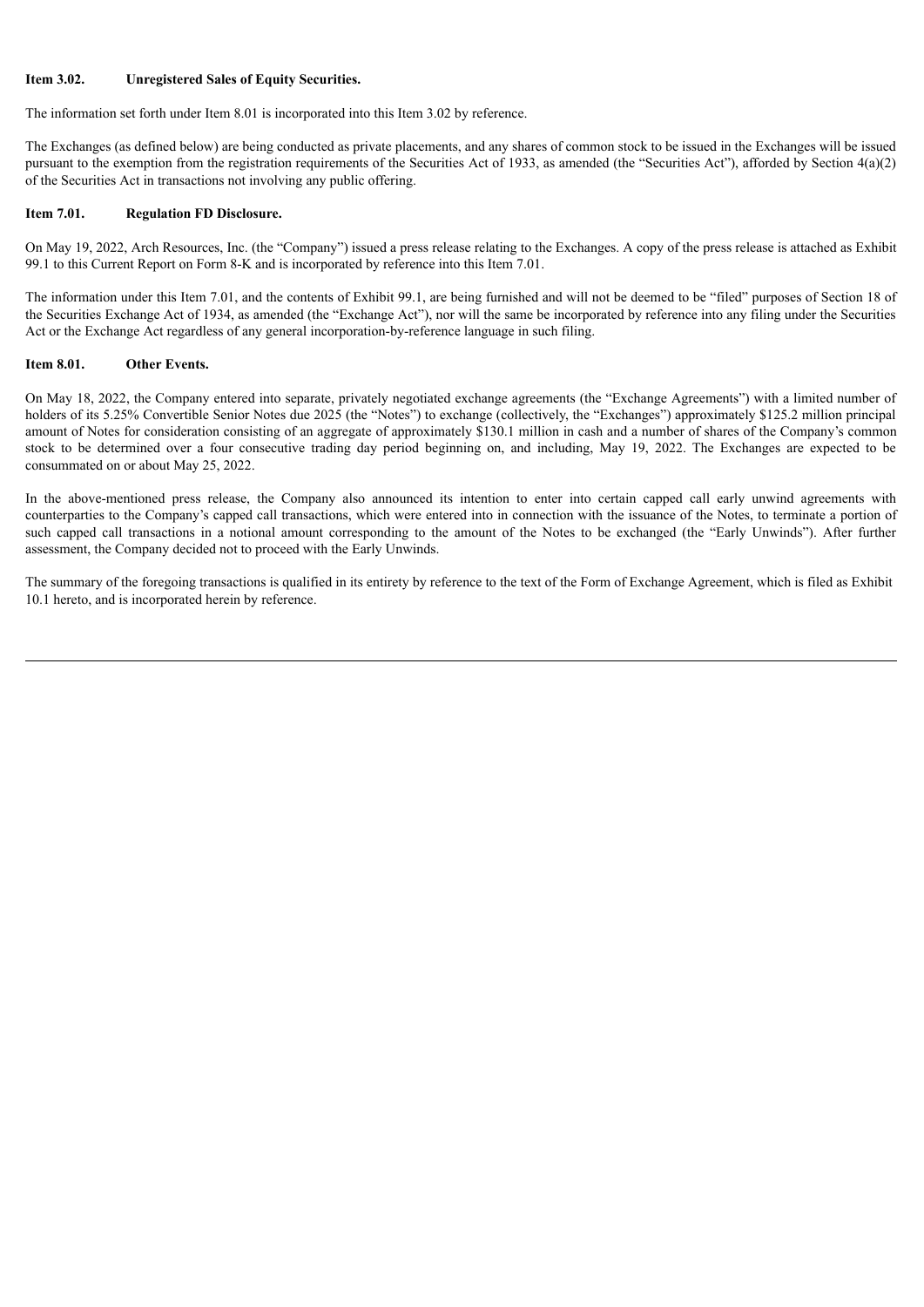### **Item 9.01. Financial Statements and Exhibits.**

| (d)                  | Exhibits |                                                           |  |
|----------------------|----------|-----------------------------------------------------------|--|
| Exhibit<br>$\rm No.$ |          | Description                                               |  |
| 10.1                 |          | Form of Exchange Agreement                                |  |
| 99.1                 |          | Press release of Arch Resources, Inc., dated May 19, 2022 |  |

104 Cover Page Interactive Data File (formatted as inline XBRL and contained in Exhibit 101)

#### **Forward-Looking Statements**

This Current Report on Form 8-K contains "forward-looking statements" within the meaning of Section 27A of the Securities Act of 1933, as amended, and Section 21E of the Securities Exchange Act of 1934, as amended—that is, statements related to future, not past, events. In this context, forward-looking statements often address our expected future business and financial performance, and often contain words such as "should," "could," "appears," "estimates," "expects," "anticipates," "intends," "may," "plans," "predicts," "projects," "believes," "seeks," or "will." Actual results may vary significantly from those anticipated due to many factors, including: impacts of the COVID-19 pandemic; changes in coal prices, which may be caused by numerous factors beyond our control, including changes in the domestic and foreign supply of and demand for coal and the domestic and foreign demand for steel and electricity; volatile economic and market conditions; operating risks beyond our control, including risks related to mining conditions, mining, processing and plant equipment failures or maintenance problems, weather and natural disasters, the unavailability of raw materials, equipment or other critical supplies, mining accidents, and other inherent risks of coal mining that are beyond our control; loss of availability, reliability and cost-effectiveness of transportation facilities and fluctuations in transportation costs; inflationary pressures and availability and price of mining and other industrial supplies; the effects of foreign and domestic trade policies, actions or disputes on the level of trade among the countries and regions in which we operate, the competitiveness of our exports, or our ability to export; competition, both within our industry and with producers of competing energy sources, including the effects from any current or future legislation or regulations designed to support, promote or mandate renewable energy sources; alternative steel production technologies that may reduce demand for our coal; the loss of key personnel or the failure to attract additional qualified personnel and the availability of skilled employees and other workforce factors; our ability to secure new coal supply arrangements or to renew existing coal supply arrangements; the loss of, or significant reduction in, purchases by our largest customers; disruptions in the supply of coal from third parties; risks related to our international growth; our relationships with, and other conditions affecting, our customers and our ability to collect payments from our customers; the availability and cost of surety bonds, including potential collateral requirements; additional demands for credit support by third parties and decisions by banks, surety bond providers, or other counterparties to reduce or eliminate their exposure to the coal industry; inaccuracies in our estimates of our coal reserves; defects in title or the loss of a leasehold interest; losses as a result of certain marketing and asset optimization strategies; cyber-attacks or other security breaches that disrupt our operations, or that result in the unauthorized release of proprietary, confidential or personally identifiable information; our ability to acquire or develop coal reserves in an economically feasible manner; our ability to comply with the restrictions imposed by our term loan debt facility and other financing arrangements; our ability to service our outstanding indebtedness and raise funds necessary to repurchase Notes for cash following a fundamental change or to pay any cash amounts due upon conversion; existing and future legislation and regulations affecting both our coal mining operations and our customers' coal usage; governmental policies and taxes, including those aimed at reducing emissions of elements such as mercury, sulfur dioxides, nitrogen oxides, particulate matter or greenhouse gases; increased pressure from political and regulatory authorities, along with environmental and climate change activist groups, and lending and investment policies adopted by financial institutions and insurance companies to address concerns about the environmental impacts of coal combustion; increased attention to environmental, social or governance matters; our ability to obtain and renew various permits necessary for our mining operations; risks related to regulatory agencies ordering certain of our mines to be temporarily or permanently closed under certain circumstances; risks related to extensive environmental regulations that impose significant costs on our mining operations, and could result in litigation or material liabilities; the accuracy of our estimates of reclamation and other mine closure obligations; the existence of hazardous substances or other environmental contamination on property owned or used by us; risks related to tax legislation and our ability to use net operating losses and certain tax credits; and our ability to pay base or variable dividends in accordance with our announced capital return program. All forward-looking statements in this Current Report on Form 8-K, as well as all other written and oral forward-looking statements attributable to us or persons acting on our behalf, are expressly qualified in their entirety by the cautionary statements contained in this section and elsewhere in this Current Report on Form 8-K. These factors are not necessarily all of the important factors that could affect us. These risks and uncertainties, as well as other risks of which we are not aware or which we currently do not believe to be material, may cause our actual future results to be materially different than those expressed in our forward-looking statements. These forward-looking statements speak only as of the date on which such statements were made, and we do not undertake to update our forward-looking statements, whether as a result of new information, future events or otherwise, except as may be required by the federal securities laws.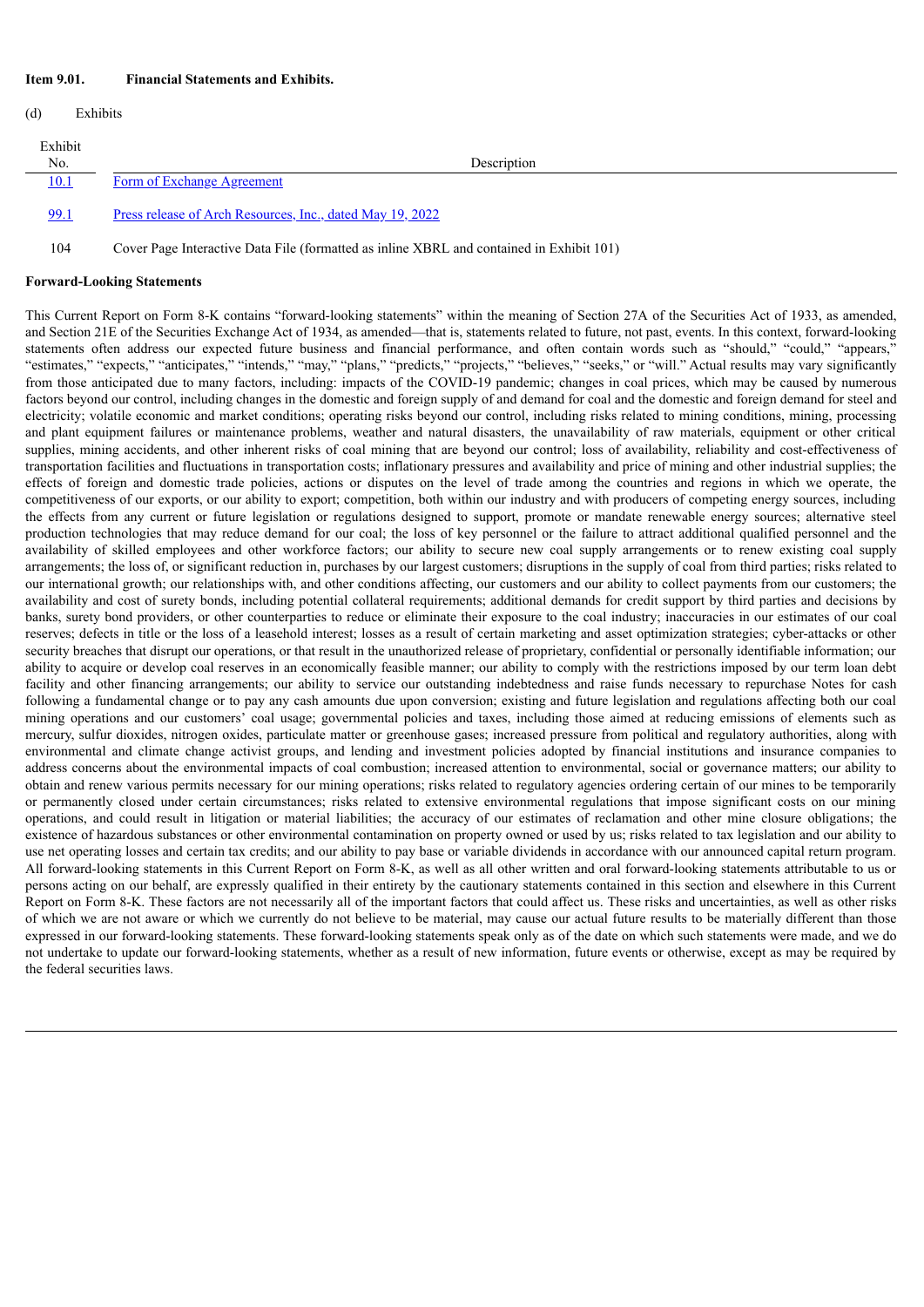## **Signatures**

Pursuant to the requirements of the Securities Exchange Act of 1934, the registrant has duly caused this report to be signed on its behalf by the undersigned hereunto duly authorized.

Date: May 23, 2022 Arch Resources, Inc.

By: /s/ Rosemary L. Klein

Rosemary L. Klein Senior Vice President – Law, General Counsel and Secretary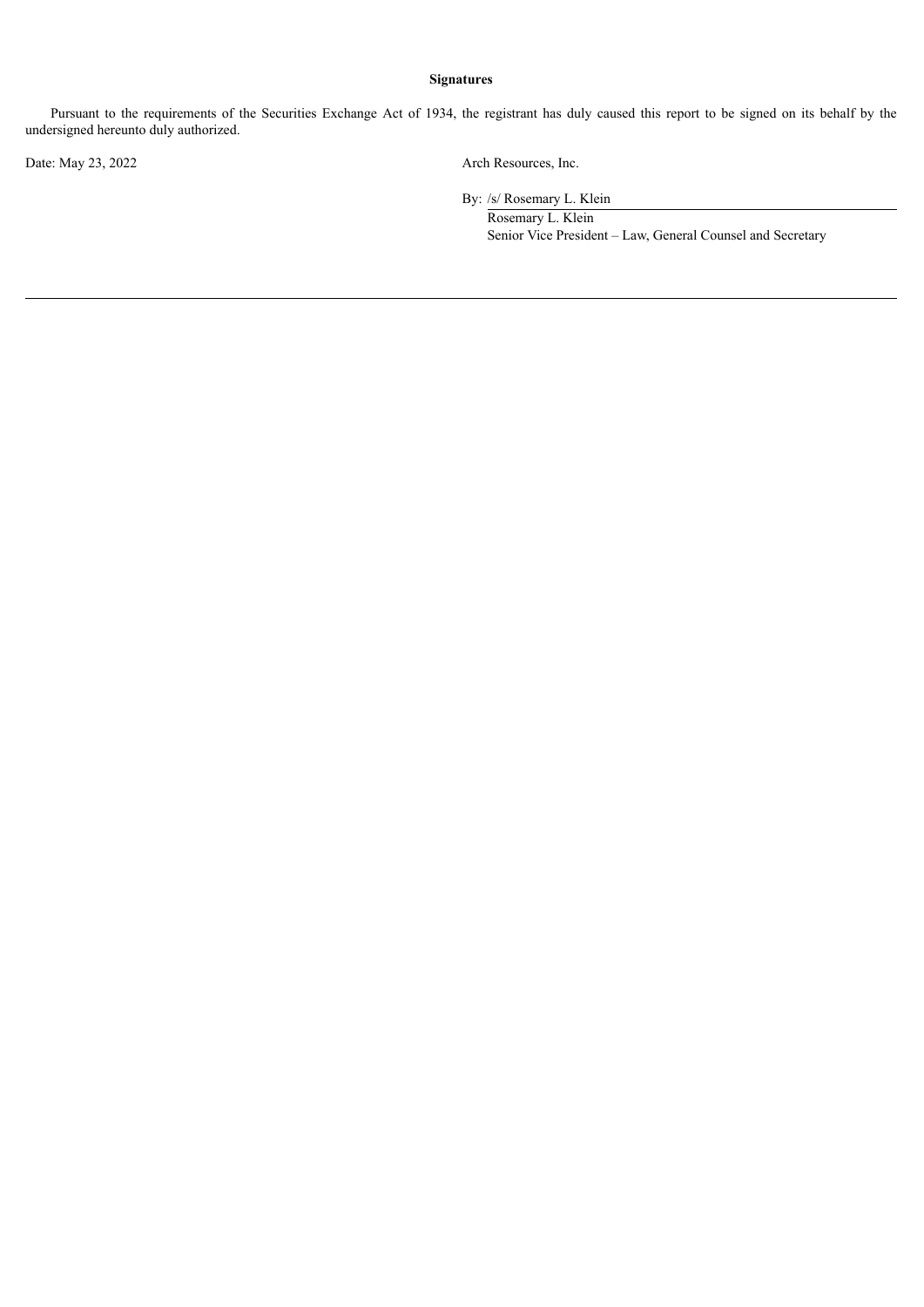<span id="page-4-0"></span>May 18, 2022

Arch Resources, Inc. CityPlace One One CityPlace Drive Suite 300 St. Louis, Missouri 63141

#### Re: Arch Resources, Inc.'s Exchange of 5.25% Convertible Senior Notes due 2025

Ladies and Gentlemen:

The undersigned investor (the "**Investor**"), for itself and, if applicable, on behalf of the beneficial owners listed on Exhibit A hereto (the "**Accounts**") for whom the Investor holds contractual and investment authority (each, including the Investor if it is a party exchanging Old Notes (as defined below), an "**Exchanging Investor**") hereby agrees to exchange (the "**Exchange**"), with Arch Resources, Inc., a Delaware corporation (the "**Company**"), the Company's 5.25% Convertible Senior Notes due 2025, CUSIP 039389AB7 (the "**Old Notes**") set forth in Exhibit A hereto for cash and shares (the "**Exchange Shares**") of the Company's Class A common stock, \$0.01 par value per share, CUSIP 03940R107 (the "**Common Stock**"), in the amounts set forth in and pursuant to the terms and conditions of this Exchange Agreement. The Old Notes were issued pursuant to that certain Indenture (the "**Existing Indenture**"), dated as of November 3, 2020, between the Company, as issuer, and UMB Bank, National Association, as trustee (in such capacity, the "**Old Notes Trustee**"). For the avoidance of doubt, the term "**Existing Indenture**" will not include any amendments or supplements executed after the date hereof unless such amendment or supplement was consented to by the Exchanging Investor. If only one Exchanging Investor is identified in Exhibit A hereto, then each reference in this Exchange Agreement to "Exchanging Investors" will be deemed to be a reference to such Exchanging Investor identified in Exhibit A hereto, *mutatis mutandis*.

The Investor understands that the Exchange is being made without registration under the Securities Act of 1933, as amended (the "**Securities** Act"), or any securities laws of any state of the United States or of any other jurisdiction, and the Exchange Shares are only being offered to "qualified" institutional buyers" (as defined in Rule 144A under the Securities Act) in reliance on a private placement exemption from registration under the Securities Act.

- 1 -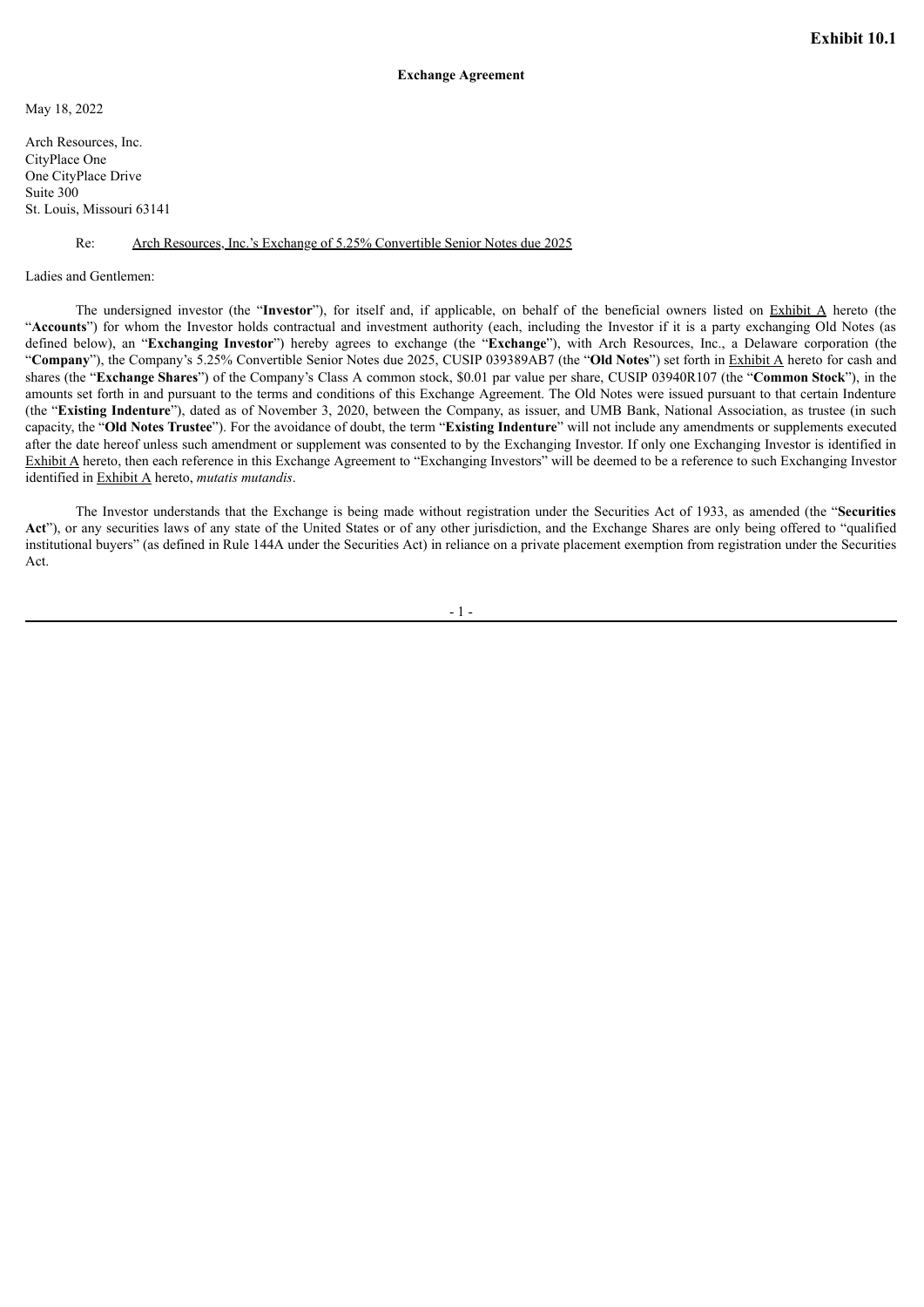1. Agreement to Exchange; Exchange Consideration. Subject to the terms and conditions of this Exchange Agreement, the Investor hereby agrees to exchange, and to cause each other Exchanging Investor, if any, to exchange, an aggregate principal amount of the Old Notes set forth on Exhibit A hereto that it beneficially owns for consideration consisting of the following per \$1,000 principal amount of such Old Notes: (A) cash (the "**Cash Consideration**") in an amount equal to the sum of (i) \$1,000, (ii) accrued and unpaid interest that will have accrued on each \$1,000 principal amount of such Old Notes from, and including, May 15, 2022, to, but excluding, the Closing Date (as defined below), with the amount of such interest calculated in accordance with the Existing Indenture, (iii) cash payable in lieu of delivering any fractional share, as provided in the proviso to clause (B) below and (iv): \$37.50; and (B) a number of Exchange Shares, if any, per \$1,000 principal amount of such Old Notes to be exchanged equal to the sum of the Daily Share Amount (as defined below) for each VWAP Trading Day (as defined below) of the Observation Period (as defined below); *provided*, *however*, that if the aggregate number of Exchange Shares deliverable to any Exchanging Investor pursuant to this clause (B) is not a whole number, then, in lieu of issuing any fractional share of Common Stock, the Company will deliver to such Exchanging Investor a cash amount equal to the product of the related fraction and the Daily VWAP (as defined below) on the last VWAP Trading Day of the Observation Period (the Exchange Shares deliverable pursuant to this clause (B) together with the Cash Consideration deliverable pursuant to clause (A) above, the "**Exchange Consideration**").

"**Business Day**" means any day other than a Saturday, a Sunday or any day on which the Federal Reserve Bank of New York is authorized or required by law or executive order to close or be closed.

"**Daily Exchange Value**" means, with respect to any VWAP Trading Day, one-fourth of the product of (A) 26.9354; and (B) the Daily VWAP per share of Common Stock on such VWAP Trading Day.

"**Daily Share Amount**" means, with respect to any VWAP Trading Day, the quotient obtained by dividing (A) the excess, if any, of the Daily Exchange Value for such VWAP Trading Day over \$250 by (B) the Daily VWAP for such VWAP Trading Day. For the avoidance of doubt, the Daily Share Amount will be zero for such VWAP Trading Day if such Daily Exchange Value does not exceed \$250.

"**Daily VWAP**" means, for any VWAP Trading Day, the per share volume-weighted average price of the Common Stock as displayed under the heading "Bloomberg VWAP" on Bloomberg page "ARCH <EQUITY> AQR" (or, if such page is not available, its equivalent successor page) in respect of the period from the scheduled open of trading until the scheduled close of trading of the primary trading session on such VWAP Trading Day (or, if such volume-weighted average price is unavailable, the market value of one share of Common Stock on such VWAP Trading Day, determined, using a volumeweighted average price method, by a nationally recognized independent investment banking firm selected by the Company). The Daily VWAP will be determined without regard to after-hours trading or any other trading outside of the regular trading session.

"**Observation Period**" means the four consecutive VWAP Trading Days beginning on, and including, the VWAP Trading Day immediately after the date of this Exchange Agreement.

"**VWAP Market Disruption Event**" means, with respect to any date, (A) the failure by the principal U.S. national or regional securities exchange on which the Common Stock is then listed, or, if the Common Stock is not then listed on a U.S. national or regional securities exchange, the principal other market on which the Common Stock is then traded, to open for trading during its regular trading session on such date; or (B) the occurrence or existence, for more than one half hour period in the aggregate, of any suspension or limitation imposed on trading (by reason of movements in price exceeding limits permitted by the relevant exchange or otherwise) in the Common Stock or in any options, contracts or futures contracts relating to the Common Stock, and such suspension or limitation occurs or exists at any time before 1:00 p.m., New York City time, on such date.

- 2 -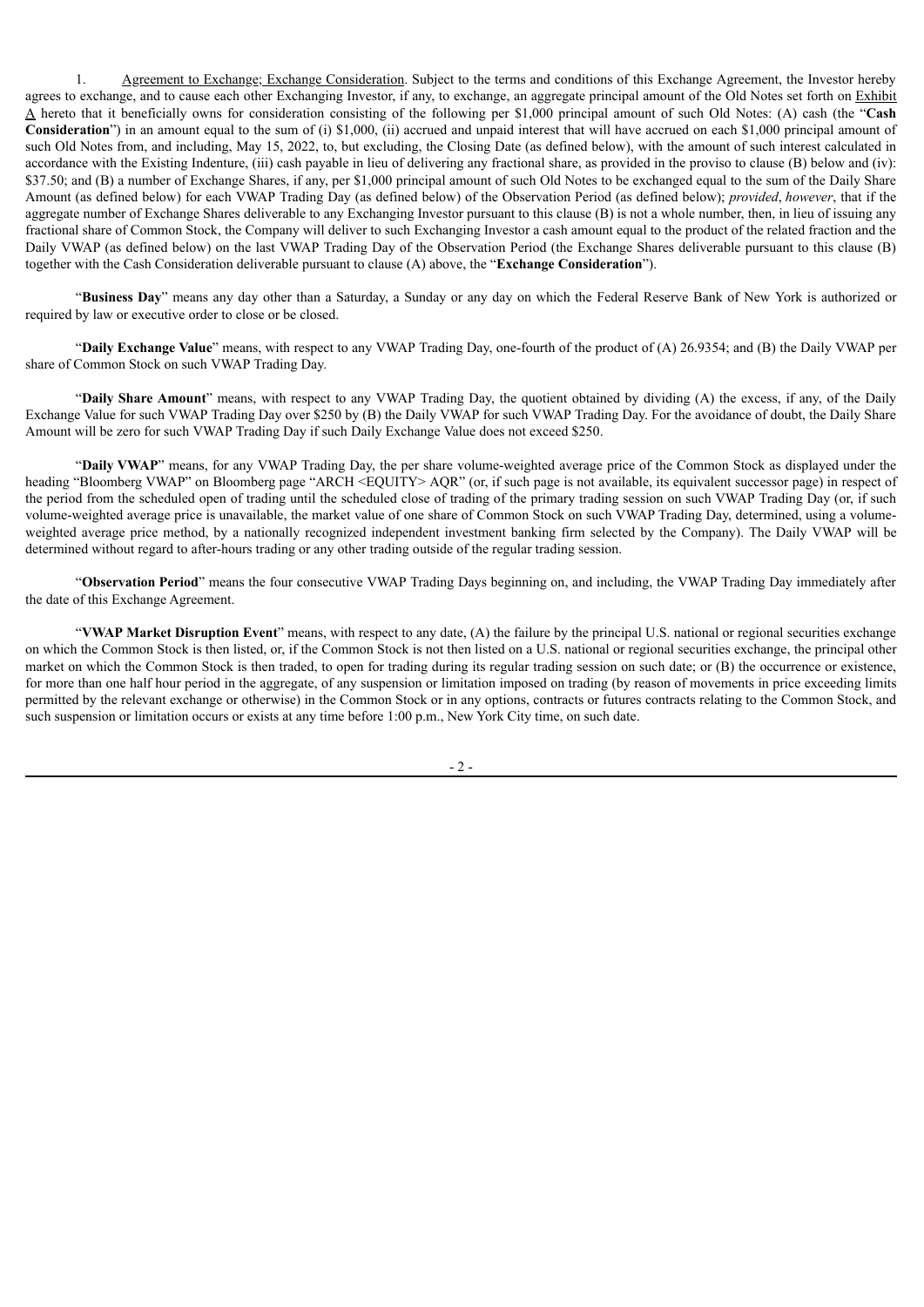"**VWAP Trading Day**" means a day on which (A) there is no VWAP Market Disruption Event; and (B) trading in the Common Stock generally occurs on the principal U.S. national or regional securities exchange on which the Common Stock is then listed or, if the Common Stock is not then listed on a U.S. national or regional securities exchange, on the principal other market on which the Common Stock is then traded. If the Common Stock is not so listed or traded, then "VWAP Trading Day" means a Business Day.

The Exchange will occur in accordance with the procedures set forth in Section 3 hereof.

2. The Closing. The closing of the Exchange (the "**Closing**") will take place virtually or at the offices of Latham & Watkins LLP, 1271 Avenue of the Americas, New York, NY 10020, in each case at 10:00 a.m., New York City time, on the latest of (A) the Business Day immediately after the last VWAP Trading Day of the Observation Period; (B) such date as the conditions to Closing set forth in Section 6 are satisfied or waived; and (C) such other time and place as the Company and the Investor may agree (such later date, the "**Closing Date**"). If the Closing Date has not occurred by 10:00 a.m. New York City time on May 31, 2022, then either the Investor or the Company, by written notice to the other, may terminate this Exchange Agreement.

3. Exchange. Subject to the terms and conditions of this Exchange Agreement and effective upon the Closing, the Investor hereby, for itself and on behalf of each Exchanging Investor, sells, assigns and transfers to, or upon the order of, the Company, all right, title and interest in such portion of the Old Notes as indicated on Exhibit A hereto, waives any and all other rights with respect to such Old Notes and the Existing Indenture and releases and discharges the Company from any and all claims the Investor and the Accounts may now have, or may have in the future, arising out of, or related to, such Old Notes, including, without limitation, any claims arising from any existing or past defaults under the Existing Indenture, or any claims that the Investor or any Exchanging Investor is entitled to receive additional interest with respect to the Old Notes. If the Old Notes of an Exchanging Investor are received by the Company but the Exchange Shares issuable to such Exchanging Investor pursuant hereto are not issued to such Exchanging Investor by 5:00 p.m. New York City time on May 31, 2022 and such Exchange Shares are not entitled to the that certain dividend, previously declared by the Company, of \$8.11 per share of Common Stock payable on June 15, 2022 on shares of Common Stock held of record as of May 31, 2022, then, on or before June 15, 2022, the Company will pay to such Exchanging Holder (in addition to the Cash Consideration and in the same manner in which the Cash Consideration is payable pursuant to the provisions below) a cash amount of \$8.11 per Exchange Share issued to such Exchanging Investor pursuant hereto.

At or prior to 9:30 a.m., New York City time, on the Closing Date, the Investor agrees to direct the eligible participant of The Depository Trust Company ("**DTC**") through which each Exchanging Investor holds a beneficial interest in the Old Notes to submit a withdrawal instruction through DTC's Deposits and Withdrawal at Custodian ("**DWAC**") program to the Old Notes Trustee, for the aggregate principal amount of the Old Notes to be exchanged pursuant to this Exchange Agreement (the "**DWAC Withdrawal**").

- 3 -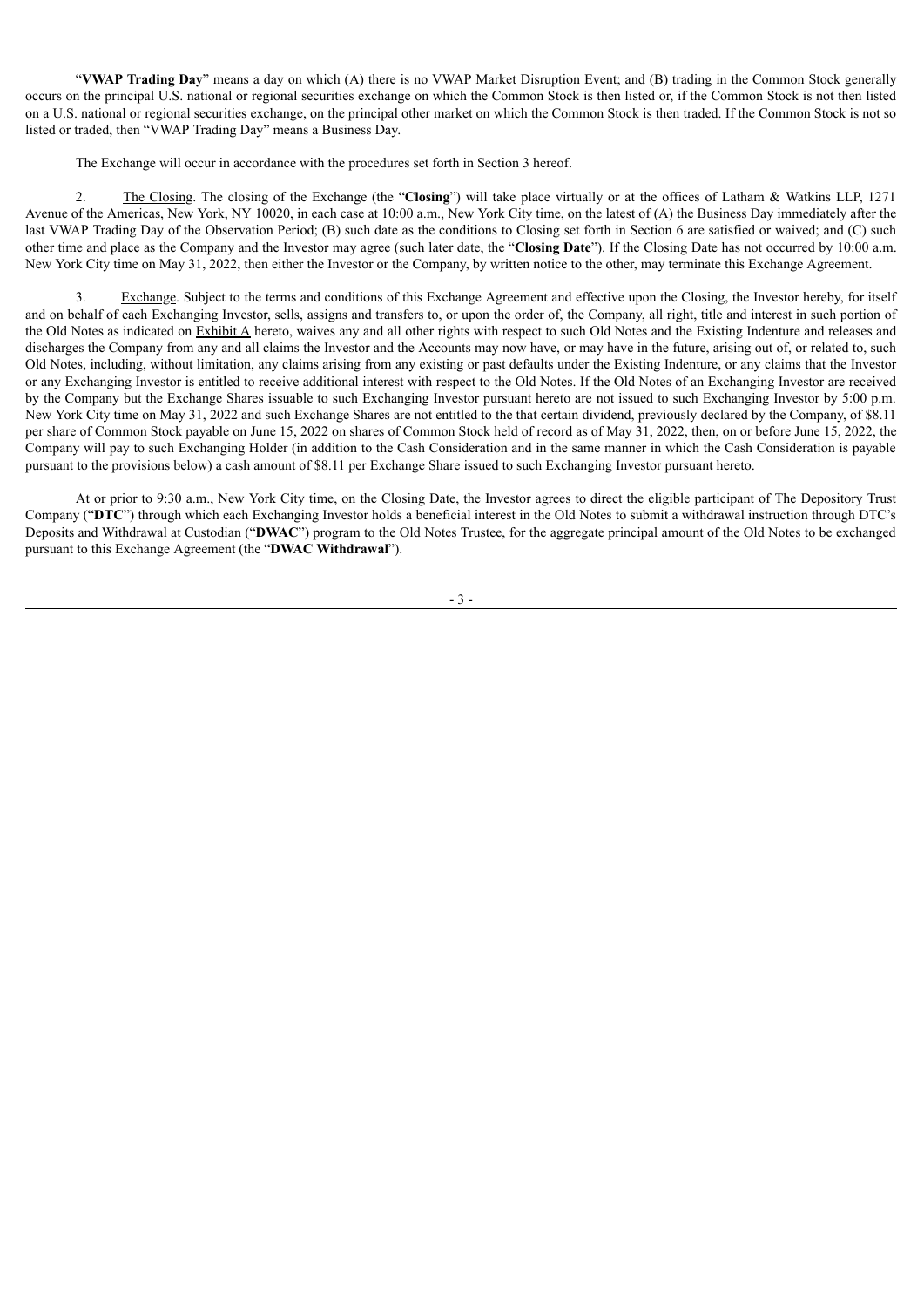DTC will act as securities depositary for the Exchange Shares. At or prior to 9:30 a.m. New York City time on the Closing Date, the Investor agrees to direct an eligible DTC participant to submit a deposit instruction (the "**Exchange Shares DWAC Deposit**") through DTC's DWAC program to American Stock Transfer & Trust Company, LLC, as DTC custodian for the Common Stock (the "**Transfer Agent**"), for the aggregate number of Exchange Shares that it is entitled to receive pursuant to this Exchange Agreement, or comply with such other settlement procedures mutually agreed in writing by the Investor and the Company. The Exchange Consideration will not be delivered until a valid DWAC Withdrawal of the Old Notes has been received and accepted by the Old Notes Trustee. If the Closing does not occur, any Old Notes submitted for DWAC Withdrawal will be returned to the DTC participant that submitted the withdrawal instruction in accordance with the procedures of DTC. **The Investor acknowledges that each of the** DWAC Withdrawal and the Exchange Shares DWAC Deposit must be posted on the Closing Date and that if it is posted before the Closing Date, **then it will expire unaccepted and must be resubmitted on the Closing Date.**

For the convenience of each Exchanging Investor, attached hereto as **Exhibit B** is a summary of the delivery instructions that must be followed to settle the Exchange through DTC.

The Investor acknowledges and understands that other investors are participating in similar exchanges, each of which contemplates a DWAC Withdrawal and an Exchange Shares DWAC Deposit. The Company intends to complete the Exchange Shares DWAC Deposit concurrently for all investors who have submitted valid DWAC Withdrawals and Exchange Shares DWAC Deposits by the deadline above. In the event that the Investor complies with the deadline above for the DWAC Withdrawal and other investors do not, the Company will use its commercially reasonable efforts to ensure that the Exchange Shares are delivered to the Investor pursuant to the Exchange Shares DWAC Deposit on the Closing Date. However, in the event that such Exchange Shares are not delivered on the Closing Date, the Company will use its reasonable best efforts to ensure that the same will be delivered on the Business Day immediately following the Closing Date or as soon as reasonably practicable thereafter and such a delay will not be a default under this Exchange Agreement so long as (i) the Investor, the Exchanging Investor and/or the Company is using its reasonable best efforts to effect such delivery, (ii) such delay is no longer than three Business Days following the Closing Date, and (iii) unless the Cash Consideration has been paid, interest will continue to accrue on such Old Notes.

On the Closing Date, subject to satisfaction of the conditions precedent specified in this Exchange Agreement, and the prior receipt of a valid DWAC Withdrawal conforming with the aggregate principal amount of the Old Notes to be exchanged by each Exchanging Investor and a valid Exchange Shares DWAC Deposit conforming with the aggregate number of Exchange Shares to be issued to such Exchanging Investor in the Exchange, the Company hereby agrees to (1) pay the applicable Cash Consideration to such Exchanging Investor by wire transfer in immediately available funds to the account in the United States of such Exchanging Investor set forth in  $\frac{Exhibit A}{A}$  to this Exchange Agreement and (2) deliver, by acceptance of such Exchange Shares DWAC Deposit, such Exchange Shares (or comply with such other settlement procedures mutually agreed in writing by the Company and such Exchanging Investor) to the DTC account of such Exchanging Investor specified on Exhibit A to this Exchange Agreement.

- 4 -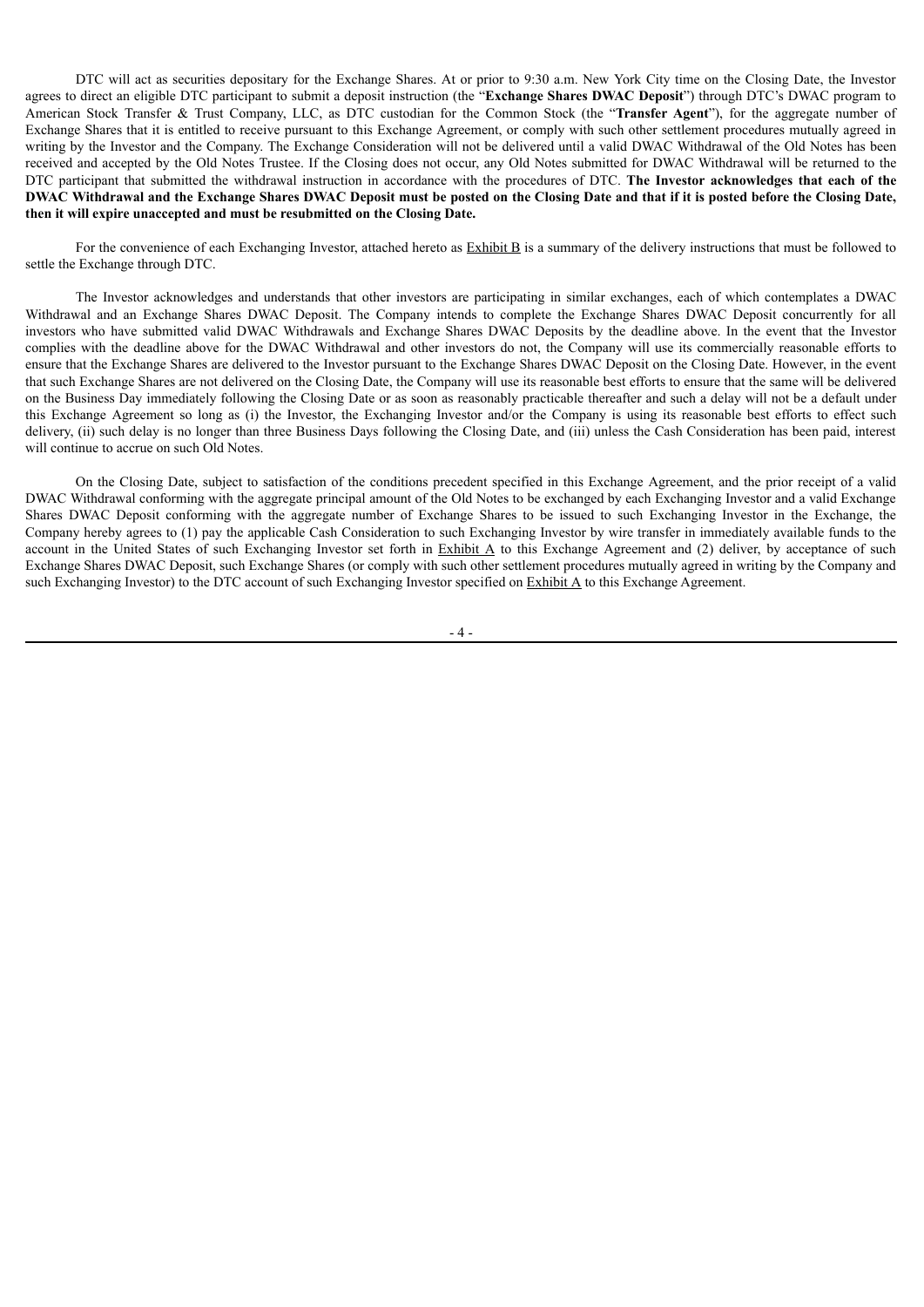If (x) the Old Notes Trustee is unable to locate the DWAC Withdrawal or (y) the Transfer Agent is unable to locate the Exchange Shares DWAC Deposit or (z) such DWAC Withdrawal does not conform to the Old Notes to be exchanged in the Exchange or such Exchange Shares DWAC Deposit does not conform to the Exchange Shares to be issued in the Exchange, then the Company will promptly notify the Investor in writing. If, because of the occurrence of an event described in clause  $(x)$ ,  $(y)$  or  $(z)$  of the preceding sentence, the Cash Consideration is not paid or the Exchange Shares are not delivered on the Closing Date, then such Cash Consideration or Exchange Shares, as applicable, will be paid or delivered, as applicable, on the first Business Day following the Closing Date (or as soon as reasonably practicable thereafter) on which all applicable conditions set forth in clauses (x), (y) or (z) of the first sentence of this paragraph have been cured.

All questions as to the form of all documents and the validity and acceptance of the Old Notes will be determined by the Company, acting in good faith and a commercially reasonable manner.

All authority herein conferred or agreed to be conferred in this Exchange Agreement will survive the dissolution of the Investor, and any representation, warranty, undertaking and obligation of the Investor hereunder will be binding upon the trustees in bankruptcy, legal representatives, successors and assigns of the Investor.

4. Representations, Warranties and Covenants of the Company. The Company represents and warrants to the Exchanging Investors and covenants that:

(a) The Company is duly formed, validly existing and in good standing under the laws of the State of Delaware, with full power and authority to conduct its business as it is currently being conducted and to own its assets. The Company has full power and authority to consummate the Exchange and to enter into this Exchange Agreement and perform all of its obligations hereunder.

(b) The Exchange Shares, when issued and delivered in exchange for the Old Notes in the manner set forth in this Exchange Agreement, will be validly issued, fully paid and non-assessable, and free and clear of all mortgages, liens, pledges, charges, security interests, encumbrances, title retention agreements, options, preemptive rights, equity or other adverse claims thereto (collectively, "**Liens**") created by the Company.

(c) The Exchange and the other transactions contemplated thereby will not (A) contravene any law, rule or regulation binding on the Company or any subsidiary thereof or any judgment or order of any court or arbitrator or governmental or regulatory authority applicable to the Company or any such subsidiary, (B) constitute a breach or violation or result in a default under any loan agreement, mortgage, lease or other agreement or instrument to which the Company or any of its subsidiaries is a party or by which it is bound or (C) constitute a breach or violation or result in a default under the organizational documents of the Company or any subsidiary thereof, except, in the case of clauses (A) and (B) above, for such contraventions, conflicts, violations or defaults that would not, individually or in the aggregate, reasonably be expected to adversely effect in any material respect the business, properties, management, financial position, stockholders' equity or results of operations of the Company and its subsidiaries taken as a whole or to materially impair the performance by the Company of its obligations under this Exchange Agreement.

- 5 -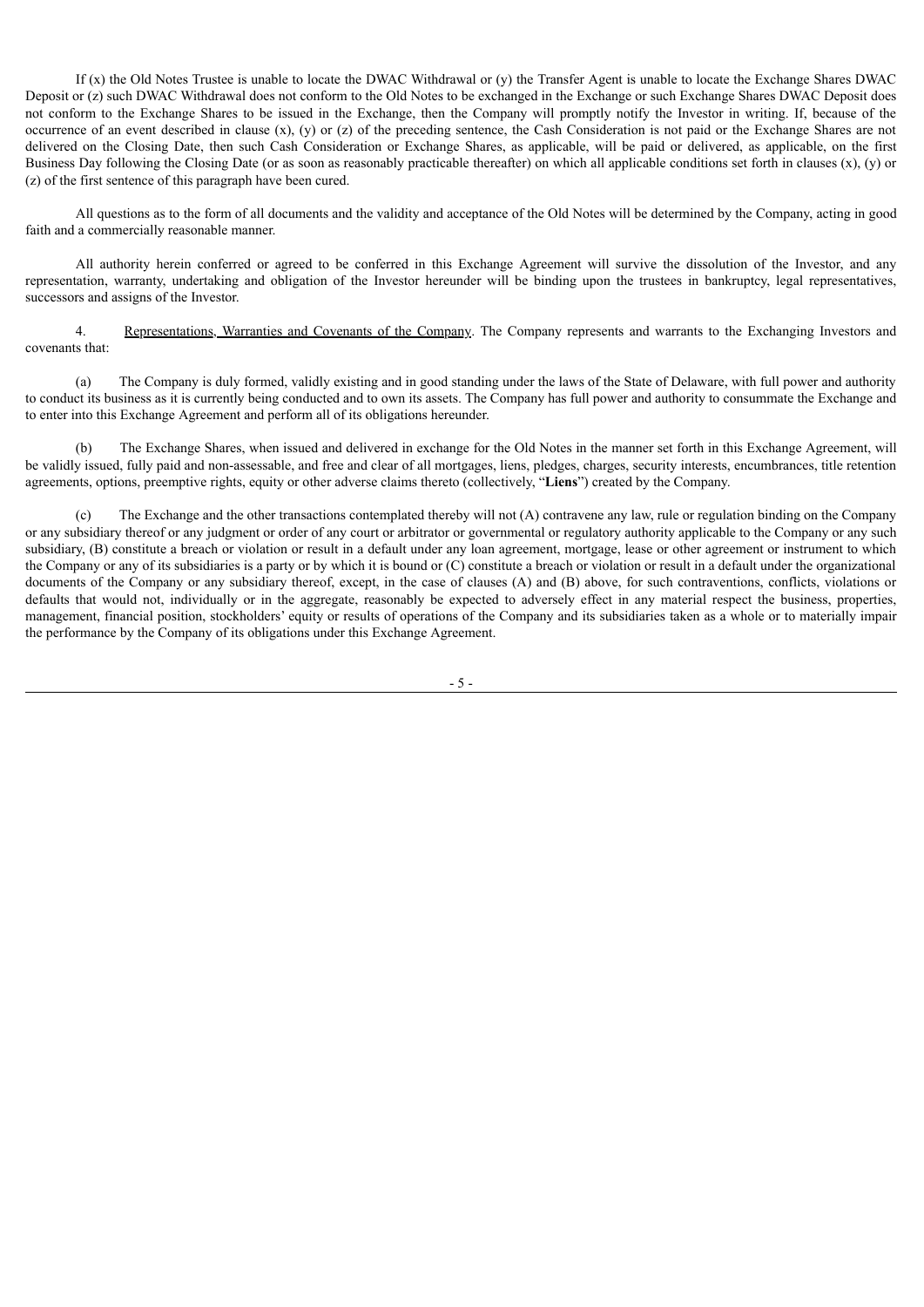(d) No consent, approval, authorization, order, license, registration or qualification of or with any court or governmental or regulatory authority is required for the execution, delivery and performance by the Company of its obligations under this Exchange Agreement and the consummation of the transactions contemplated by this Exchange Agreement, except such as have been obtained or made (or will, at the Closing, have been obtained or made) by the Company.

(e) This Exchange Agreement has been duly authorized, executed and delivered by the Company.

(f) At or before the Closing, the Company will have submitted to the New York Stock Exchange a Supplemental Listing Application with respect to the Exchange Shares and will have received an executed counterpart thereto from the New York Stock Exchange. The Company will use its commercially reasonable efforts to maintain the listing of the Exchange Shares on the New York Stock Exchange for so long as the Common Stock is then so listed.

(g) Assuming the accuracy of the representations and warranties of the Investor, made on behalf of itself and the Exchanging Investors, (A) the issuance of the Exchange Shares in exchange for the Old Notes pursuant to this Exchange Agreement is exempt from the registration requirements of the Securities Act; and (B) when issued pursuant to this Exchange Agreement, the Exchange Shares will be freely transferable without restrictions as to volume and manner of sale pursuant to Rule 144 under the Securities Act. When issued pursuant to this Exchange Agreement, the Exchange Shares will be issued with an "unrestricted" CUSIP number and will not be subject to any restriction on transfer, nor will they contain any restrictive legend, imposed by the Company or under the Securities Act by persons who are not, and who have not been at any time during the preceding three months, an "affiliate" of the Company within the meaning of Rule 144 under the Securities Act.

(h) The Company is not and, after giving effect to the transactions contemplated by this Exchange Agreement, will not be required to register as an "investment company" within the meaning of the Investment Company Act of 1940, as amended, and the rules and regulations of the Securities and Exchange Commission ("**SEC**") thereunder.

The Covered SEC Filings (as defined below), taken as a whole, do not include an untrue statement of a material fact or omit to state a material fact necessary in order to make the statements therein, in the light of the circumstances under which they were made, not misleading. As used herein, "**Covered SEC Filings**" means each of the following documents, in the form they have been filed with the SEC and including any amendments thereto filed with the SEC: (w) the Company's Annual Report on Form 10-K for the fiscal year ended December 31, 2021; (x) the Company's Quarterly Report on Form 10-Q for the fiscal quarter ended March 31, 2022; (y) those portions of the Company's Definitive Proxy Statement on Schedule 14A that are incorporated by reference into the Annual Report referred to in clause (w) above; and (z) the Company's Current Reports on Form 8-K (excluding any Current Reports or portions thereof that are furnished, and not filed, pursuant to Item 2.02 or Item 7.01 of Form 8-K, and any related exhibits) filed with the SEC after December 31, 2021.

- 6 -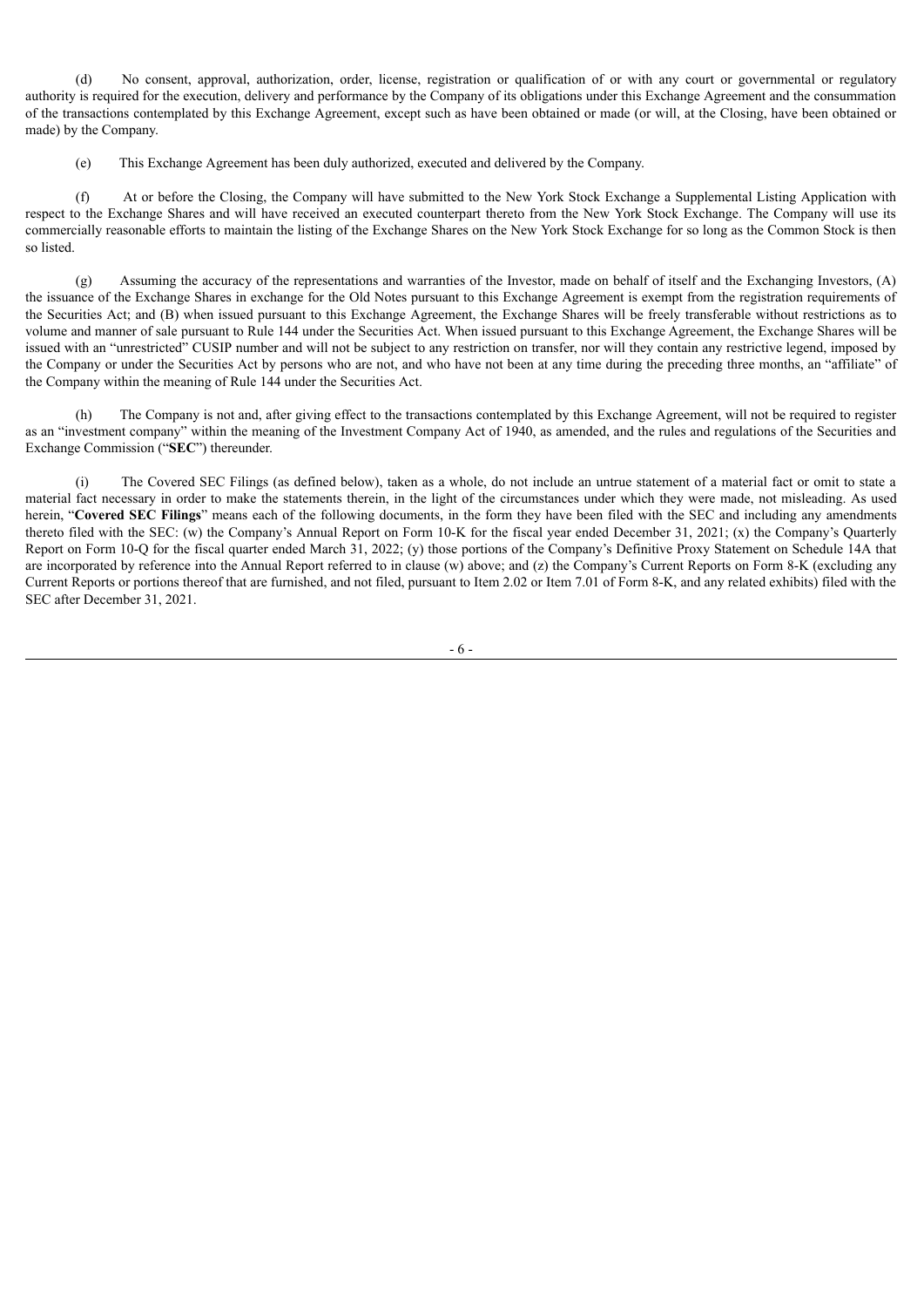(j) The Company understands that, unless the Company notifies the Investor in writing to the contrary at or before the Closing, each of the Company's representations and warranties contained in this Exchange Agreement will be deemed to have been reaffirmed and confirmed as of the Closing, taking into account all information received by the Company.

(k) Without the prior written consent of the Investor (unless such disclosure is required by applicable law, rule, regulation or legal process based on advice of counsel), the Company will not disclose the name of, or otherwise identify, the Investor or any Exchanging Investor in any filing or announcement nor any information regarding the Investor's holdings of securities of the Company or transactions in any securities of the Company at one of its prime brokers to any of the Investor's other prime brokers or to any other person (other than the Company's counsel, agents or representatives).

5. Representations and Warranties of the Investor. The Investor hereby, for itself and on behalf of each Exchanging Investor, represents and warrants to and covenants with the Company that:

(a) The Investor, for itself and on behalf of each Exchanging Investor, has full power and authority to exchange, sell, assign and transfer the Old Notes to be exchanged hereby and to enter into this Exchange Agreement and perform all obligations required to be performed by the Investor or such Exchanging Investor hereunder.

(b) Each of the Exchanging Investors is and, immediately before the Closing, will be the beneficial owner of the Old Notes set forth on Exhibit A. Neither the Investor nor any other Exchanging Investor is, as of the date of this Exchange Agreement, or, at the Closing, will be, and, at no time during the three months preceding the date of this Exchange Agreement or preceding the Closing, was or will any of them be, a "person" that is an "affiliate" of the Company (as such terms are defined in Rule 144 under the Securities Act). A holding period of at least one year has elapsed since the Old Notes were acquired from the Company or a "person" known by the Investor to be an "affiliate" of the Company.

When the Old Notes are exchanged pursuant to this Exchange Agreement, the Company will acquire good, marketable and unencumbered title to the Old Notes, free and clear of all Liens created by the Investor or any of the Exchanging Investors.

(d) The Exchange will not (A) contravene any law, rule or regulation binding on the Investor or any of the Exchanging Investors or any investment guideline or restriction applicable to the Investor or any of the Exchanging Investors, or (B) constitute a breach or violation or result in a default any material loan agreement, mortgage, lease or other agreement or instrument to which the Investor or any Exchanging Investor is a party or by which it is bound, or (C) constitute a breach or violation or result in a default under the organizational documents of the Investor or any Exchanging Investor, except, in the case of clauses (A) and (B) above, for such contraventions, conflicts, violations or defaults that would not materially impair the performance by the Investor or any Exchanging Investor of its obligations under this Exchange Agreement.

(e) The Investor and each Exchanging Investor is a resident of the jurisdiction set forth on Exhibit  $\Delta$  attached to the Exchange Agreement.

- 7 -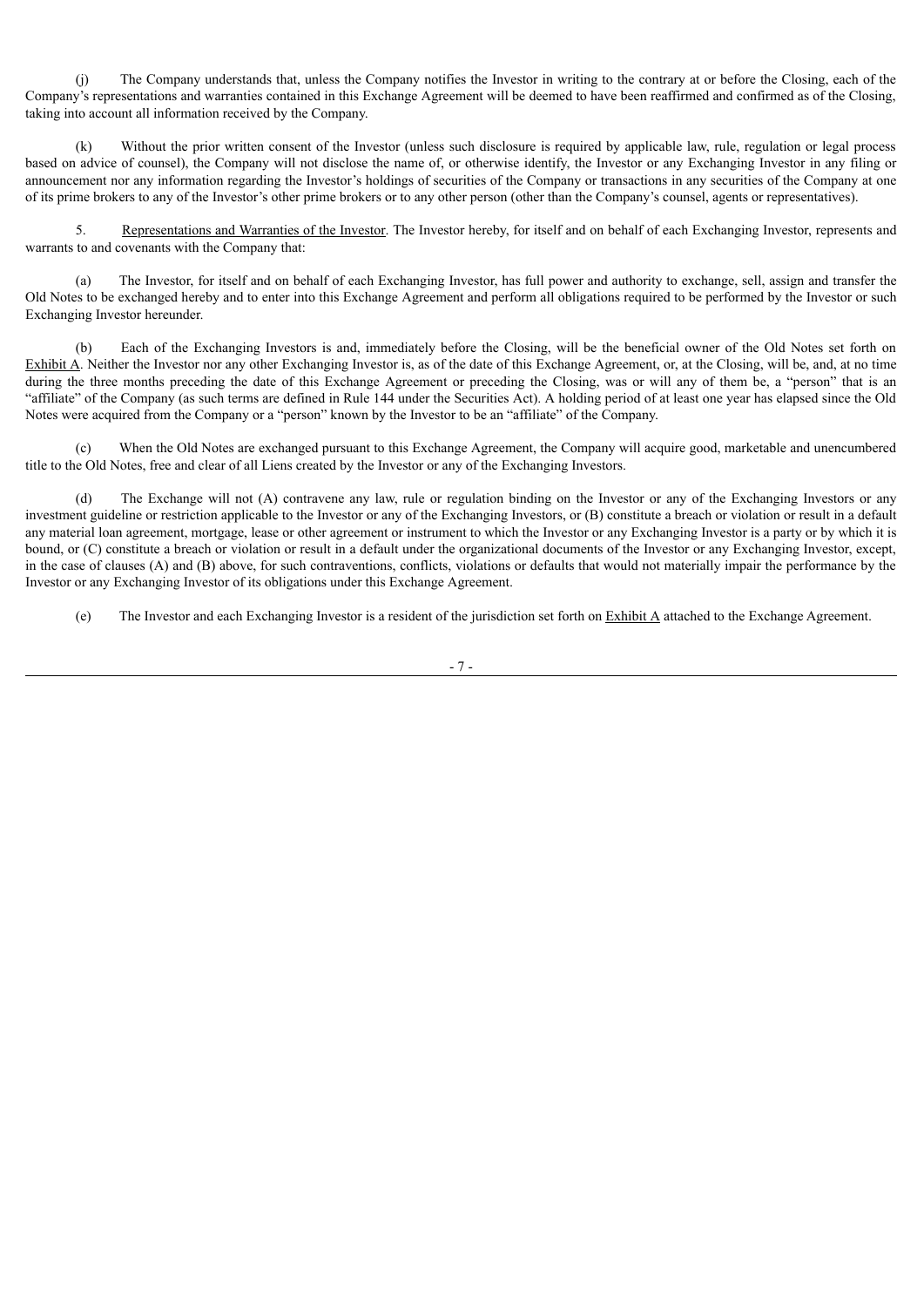(f) The Investor and each Exchanging Investor will comply with all applicable laws and regulations in effect in any jurisdiction in which the Investor or any of the Exchanging Investors acquires any Exchange Shares pursuant to the Exchange and will obtain any consent, approval or permission required for such purchases, acquisitions or sales under the laws and regulations of any jurisdiction to which the Investor or any of the Exchanging Investors is subject or in which the Investor or any Exchanging Investor acquires any Exchange Shares pursuant to the Exchange.

(g) The Investor and each Exchanging Investor acknowledges that no person has been authorized to give any information or to make any representation concerning the Company or the Exchange other than as contained in this Exchange Agreement and the Covered SEC Filings. The Company takes no responsibility for, and provides no assurance as to the reliability of, any other information that others may provide to the Investor or any Exchanging Investor.

(h) The Investor and each Exchanging Investor understands and accepts that the Exchange Shares to be acquired in the Exchange involve risks. Each of the Investor and the Exchanging Investors has such knowledge, skill and experience in business, financial and investment matters that such person is capable of evaluating the merits and risks of the Exchange and an investment in the Exchange Shares. With the assistance of each Exchanging Investor's own professional advisors, to the extent that the Exchanging Investor has deemed appropriate, each Exchanging Investor has made its own legal, tax, accounting and financial evaluation of the merits and risks of an investment in the Exchange Shares and the consequences of the Exchange and this Exchange Agreement. Each Exchanging Investor has considered the suitability of the Exchange Shares as an investment in light of its own circumstances and financial condition, and each of the Investor and the Exchanging Investor is able to bear the risks associated with an investment in the Exchange **Shares**.

(i) The Investor confirms that it and each Exchanging Investor is not relying on any statement (written or oral), representation or warranty made by, or on behalf of, the Company, Jefferies LLC ("**Jefferies**") or any of their respective affiliates as investment, tax or other advice or as a recommendation to participate in the Exchange and receive the Exchange Consideration in exchange for Old Notes. Neither the Company, Jefferies nor any of their respective affiliates is acting or has acted as an advisor to the Investor or any Exchanging Investor in deciding whether to participate in the Exchange and to exchange Old Notes for the Exchange Consideration.

(j) The Investor confirms that none of the Company, Jefferies or any of their respective affiliates have (A) given any guarantee or representation as to the potential success, return, effect or benefit (either legal, regulatory, tax, financial, accounting or otherwise) of an investment in the Exchange Shares; or (B) made any representation to the Investor or any Exchanging Investor regarding the legality of an investment in the Exchange Shares under applicable investment guidelines, laws or regulations. In deciding to participate in the Exchange, each of the Investor and the Exchanging Investors is not relying on the advice or recommendations of the Company or Jefferies, or their respective affiliates, and has made its own independent decision that the terms of the Exchange and the investment in the Exchange Shares are suitable and appropriate for it.

- 8 -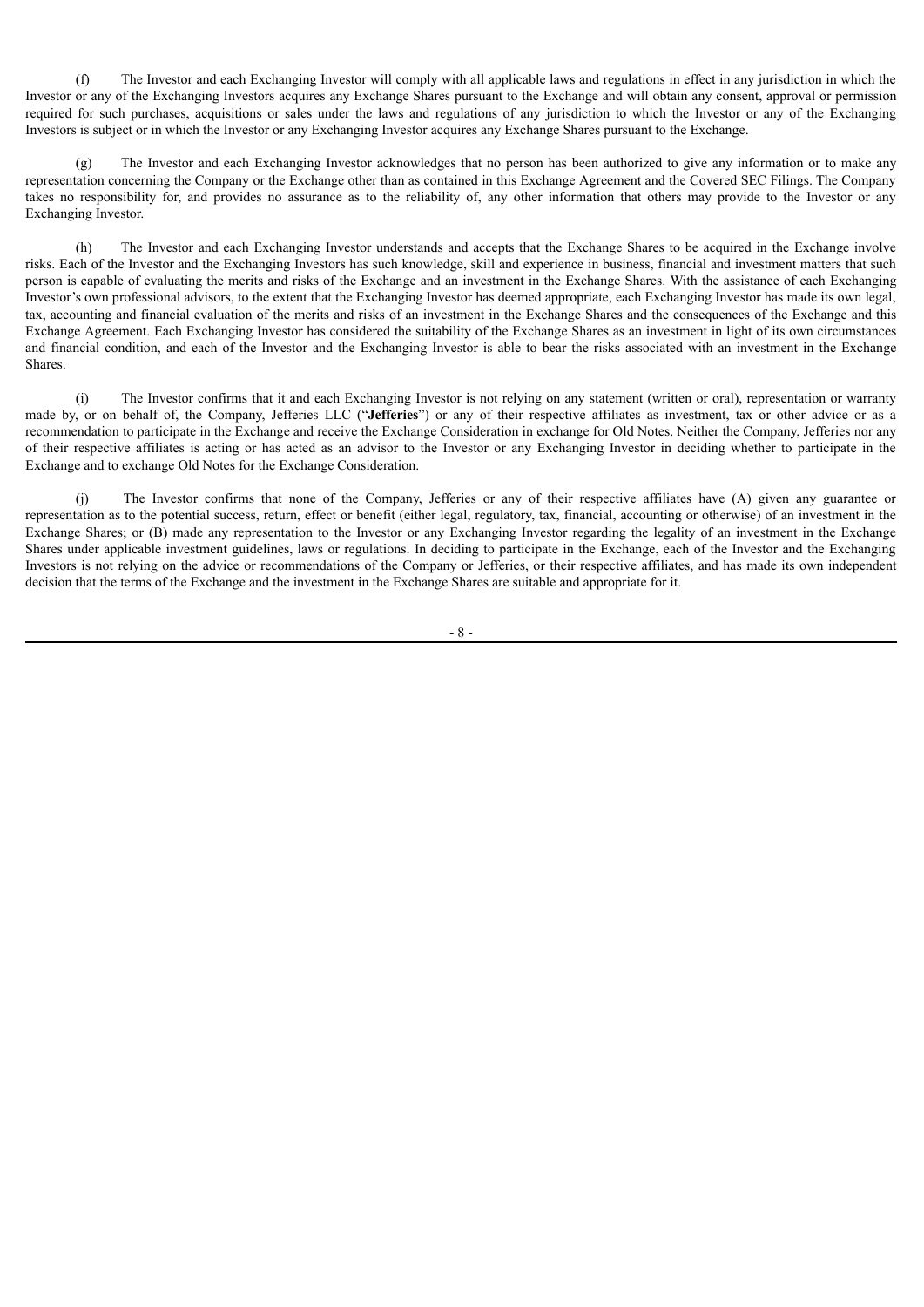(k) Each of the Investor and the Exchanging Investors is familiar with the business and financial condition and operations of the Company and has had the opportunity to conduct its own investigation of the Company and the Exchange Shares. Each of the Investor and the Exchanging Investors has had access to and has had the opportunity to review the Covered SEC Filings and such other information concerning the Company and the Exchange Shares it deems necessary to enable it to make an informed investment decision concerning the Exchange. Each of the Investor and the Exchanging Investors has been offered the opportunity to ask questions of the Company and received answers thereto, as it deems necessary to enable it to make an informed investment decision concerning the Exchange.

(l) Each of the Investor and the Exchanging Investors understands that no federal or state agency has passed upon the merits or risks of an investment in the Exchange Shares or made any recommendation or endorsement, or made any finding or determination concerning the fairness or advisability, of such investment or the consequences of the Exchange and this Exchange Agreement.

(m) Each Exchanging Investor and each account for which it is acting is a "qualified institutional buyer" as defined in Rule 144A under the Securities Act and is an "Institutional Account" as defined in FINRA 4512(c). Each of the Investor and the Exchanging Investors agrees to furnish any additional information reasonably requested by the Company or any of its affiliates to the extent required by applicable U.S. federal and state securities laws in connection with the Exchange.

(n) Each Exchanging Investor is acquiring the Exchange Shares solely for such Exchanging Investor's own beneficial account, for investment purposes, and not with a view to, or for resale in connection with, any distribution of the Exchange Shares in violation of the Securities Act. Each of the Investor and the Exchanging Investors understands that the offer and sale of the Exchange Shares have not been registered under the Securities Act or any state securities laws by reason of specific exemptions under the provisions thereof that depend in part upon the investment intent of the Investor and the Exchanging Investors and the accuracy of the other representations made by the Investor, for itself and on behalf of each Exchanging Investor, in this Exchange Agreement. Each of the Investor and the Exchanging Investors understands that the Company and its affiliates are relying upon the representations and agreements contained in this Exchange Agreement (and any supplemental information) for the purpose of determining whether the Exchange meets the requirements for such exemptions.

(o) The Investor acknowledges that the terms of the Exchange have been mutually negotiated between the Investor and the Company.

(p) The Investor acknowledges that it and each Exchanging Investor understands that the Company intends to pay Jefferies a fee in respect of the Exchange.

(q) The Investor will, upon request, execute and deliver, for itself and on behalf of any Exchanging Investor, any additional documents that the Company, the Old Notes Trustee or the Transfer Agent may reasonably request to complete the Exchange.

(r) The Investor understands that, unless the Investor notifies the Company in writing to the contrary at or before the Closing, each of the Investor's representations and warranties, on behalf of itself and each Exchanging Investor, contained in this Exchange Agreement will be deemed to have been reaffirmed and confirmed as of the Closing, taking into account all information received by the Investor and each Exchanging Investor.

- 9 -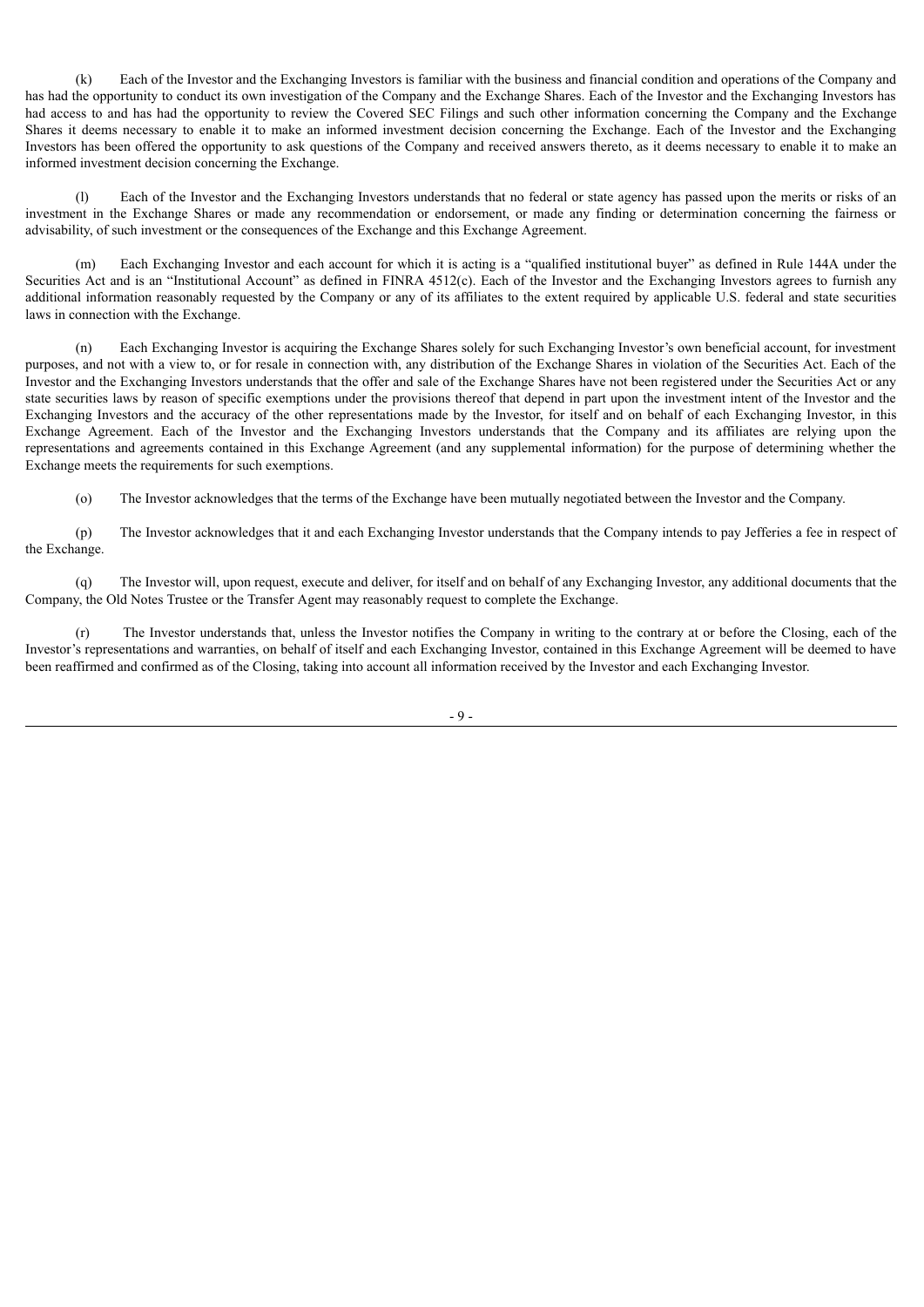(s) The Investor was given a meaningful opportunity to negotiate the terms of the Exchange.

(t) The Investor's and each Exchanging Investor's participation in the Exchange was not conditioned by the Company on the Investor or any Exchanging Investor's exchange of a minimum principal amount of Old Notes for the Exchange Consideration.

(u) Neither the Investor nor any Exchanging Investor has an ownership interest equal to or greater than either 5% of the number of shares of Common Stock of the Company or 5% of the voting power outstanding of the Company, in each case, before the initial issuance of the securities issued in the Exchange.

(v) The Investor had a sufficient amount of time to consider whether to participate in the Exchange, and neither the Company nor Jefferies, nor any of their respective affiliates or agents, has placed any pressure on the Investor to respond to the opportunity to participate in the Exchange.

(w) No later than one (1) Business Day after the date hereof, the Investor agrees to deliver to the Company settlement instructions substantially in the form of **Exhibit A** attached to the Exchange Agreement for each of the Exchanging Investors.

(x) The Investor acknowledges and agrees that it and each Exchanging Investor has not transacted, and will not transact, in any securities of the Company, including, but not limited to, any hedging transactions, from the time the Investor was first contacted by the Company or Jefferies with respect to the transactions contemplated by this Exchange Agreement (or, if later, the time when the Company or Jefferies first disclosed to the Investor the identity of the Company with respect to such transactions) until after the Release Time (as defined in Section 7 herein). Solely for purposes of this Section 5(x), subject to the Investor's compliance with its obligations under U.S. federal securities laws and the Investor's internal policies, (a) "Investor" will not include any employees or affiliates of the Investor that are effectively walled off by appropriate "Fire Wall" information barriers approved by the Investor's legal or compliance department, and (b) the foregoing representations and covenants of this Section  $5(x)$  will not apply to any transaction by or on behalf of an account that was effected without the advice or participation of, or such account's receipt of information regarding the transactions contemplated hereby provided by, the Investor.

(y) The Investor acknowledges and agrees that Jefferies has not acted as a financial advisor or fiduciary to the Investor or any Exchanging Investor and that Jefferies and its respective directors, officers, employees, representatives and controlling persons have no responsibility for making, and have not made, any independent investigation of the information contained herein or in the Company's SEC filings and make no representation or warranty to the Investor or any Exchanging Investor, express or implied, with respect to the Company, the Old Notes or the Exchange Consideration or the accuracy, completeness or adequacy of the information provided to the Investor or any Exchanging Investor or any other publicly available information, nor will any of the foregoing persons be liable for any loss or damages of any kind resulting from the use of the information contained therein or otherwise supplied to the Investor or any Exchanging Investor.

 $-10-$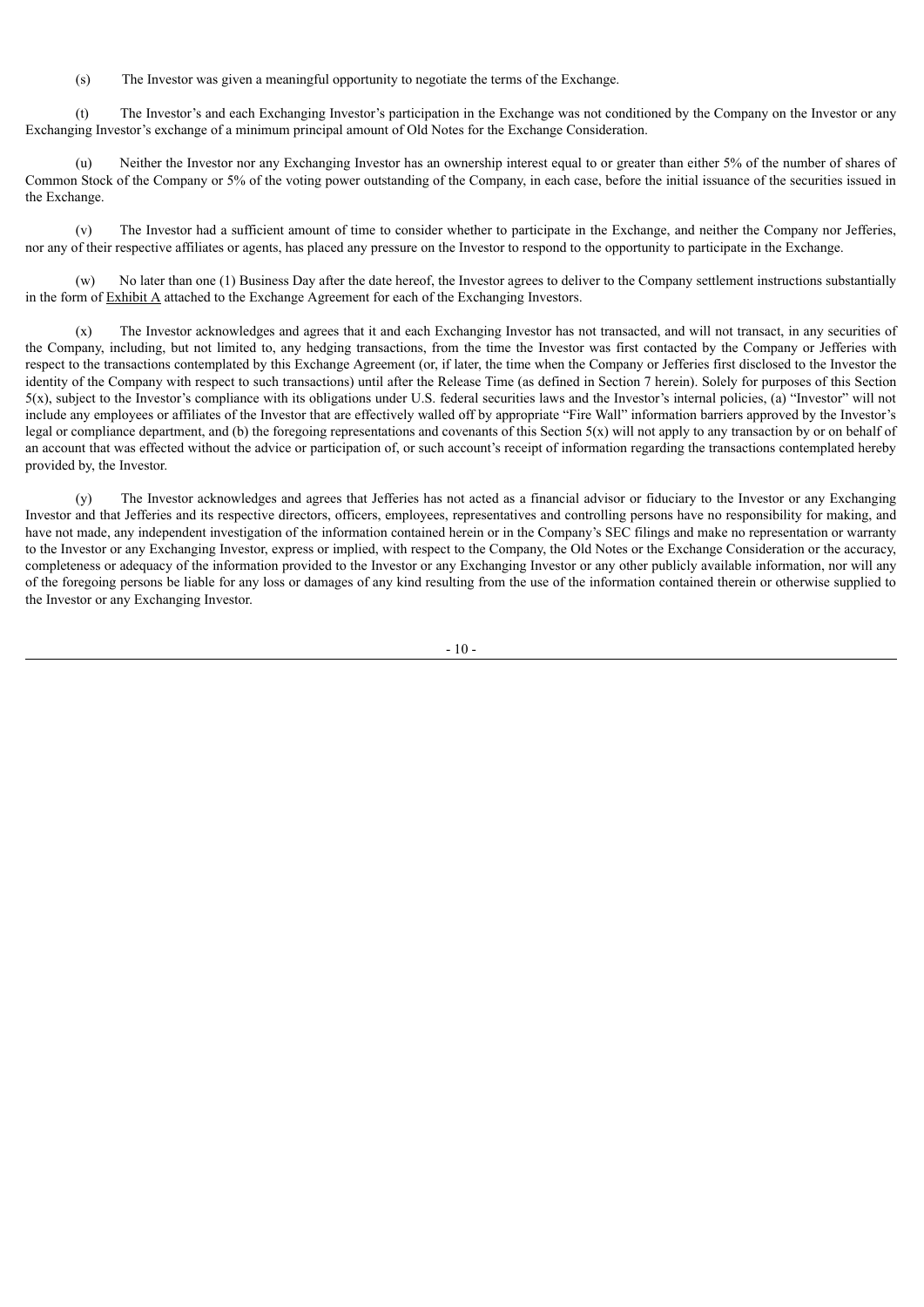(z) If the Investor is exchanging any Old Notes or acquiring any of the Exchange Consideration as a fiduciary or agent for one or more accounts (including any Accounts that are Exchanging Investors), it represents that it has (A) the requisite investment discretion with respect to each such account necessary to effect the Exchange, (B) full power to make the foregoing representations, warranties and covenants on behalf of such account; and (C) contractual authority with respect to each such account.

6. Conditions to Obligations of the Investor and the Company. The obligations of the Investor to deliver (or cause to be delivered) the Old Notes and of the Company to deliver the Exchange Consideration are subject to the satisfaction at or prior to the Closing of the following conditions precedent: the representations, warranties and covenants of the Company contained in Section 4 hereof and of the Investor, for itself and on behalf of the Exchanging Investors, contained in Section 5 hereof are true and correct as of the Closing in all respects with the same effect as though such representations and warranties had been made as of the Closing, and all covenants herein to be performed by the each of the Company and the Investor, as applicable, at or before the Closing have been performed. The obligation of the Company to deliver the Exchange Consideration is further subject to the conditions precedent set forth in Section 3 hereof and the prior receipt by the Company of a valid DWAC Withdrawal and Exchange Shares DWAC Deposit, in each case conforming to the requirements set forth in this Exchange Agreement. For the avoidance of doubt, the accuracy of a party's representations and warranties and performance of its covenants as set forth in the preceding sentence is a condition to the other party's obligations to consummate the transactions contemplated hereby.

Covenant and Acknowledgment of the Company. (A) As of the date hereof the Company is not aware of, and has not provided to the Investor, any material non-public information regarding the Company, other than any material non-public information relating to the Exchange; and (B) the Company hereby agrees to publicly disclose at or before 8:30 a.m., New York City time, on the Business Day after the date hereof (such time and date, the "Release Time"), the exchange of the Old Notes contemplated by this Exchange Agreement and similar exchange agreements in a press release or Current Report on Form 8-K. The Company hereby acknowledges and agrees that, as of the Release Time, none of the information provided by or on behalf of the Company to the Investor or any Exchanging Investor in connection with the Exchange will constitute material non-public information. As of the Release Time, no material non-public information has been provided by or on behalf of the Company to the Investor.

8. Further Instruments and Acts. Each of the parties to this Exchange Agreement agrees to execute and deliver such further instruments and do such further acts as may be reasonably necessary to carry out the purposes of this Exchange Agreement.

9. Waiver, Amendment. Neither this Exchange Agreement nor any provisions hereof may be modified, changed, discharged or terminated except by an instrument in writing, signed by the party against whom any waiver, change, discharge or termination is sought.

- 11 -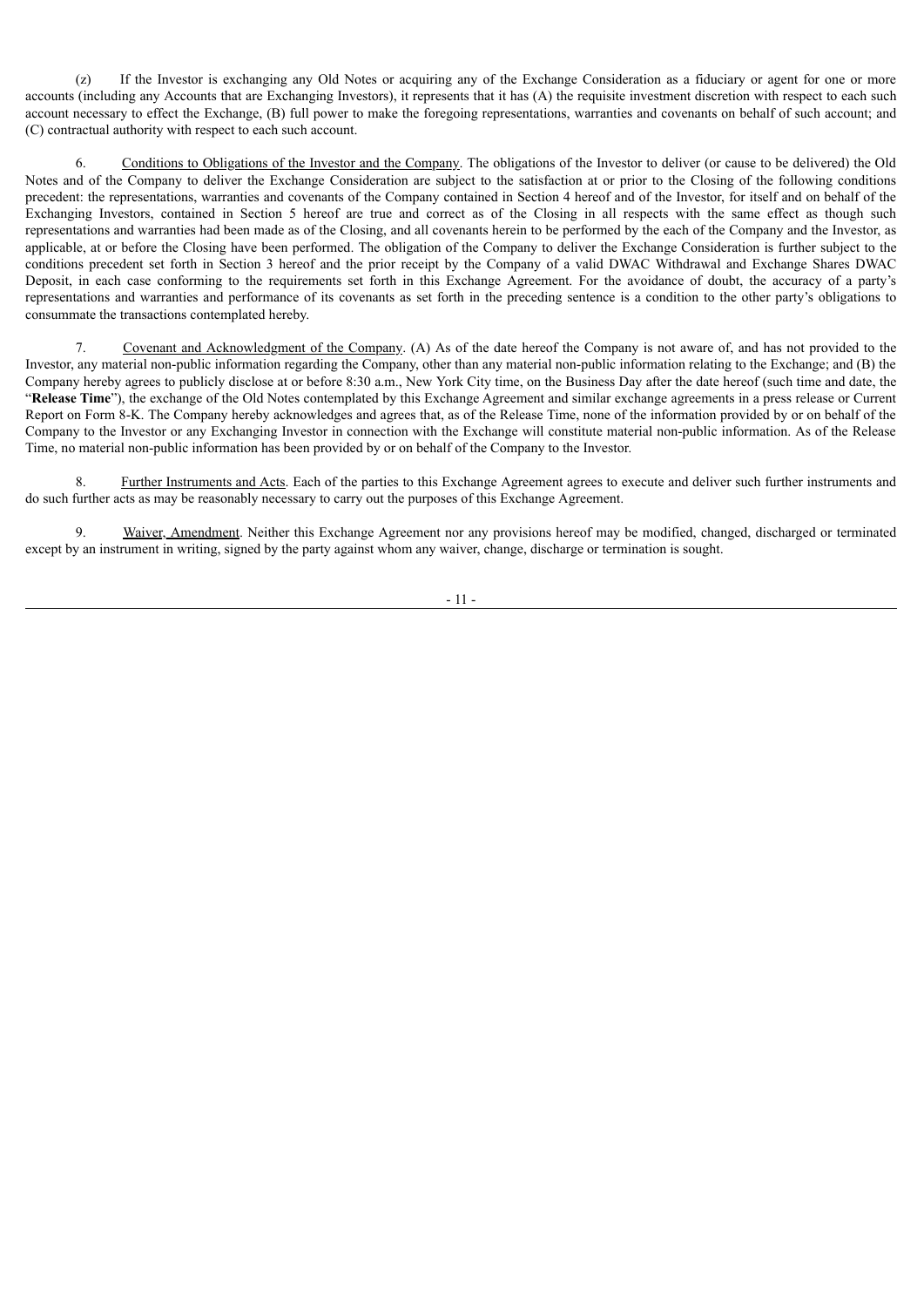10. Assignability. Neither this Exchange Agreement nor any right, remedy, obligation or liability arising hereunder or by reason hereof will be assignable by either the Company, on the one hand, or the Investor or any Exchanging Investor, on the other hand, without the prior written consent of the other party.

11. Taxation. The Investor acknowledges that, if an Exchanging Investor is a United States person for U.S. federal income tax purposes, the Company must be provided with a correct taxpayer identification number ("**TIN**") (generally a person's social security or federal employer identification number) and certain other information on a properly completed and executed Internal Revenue Service ("**IRS**") Form W-9, which is provided herein on Exhibit C attached to the Exchange Agreement. The Investor further acknowledges that, if an Exchanging Investor is not a United States person for U.S. federal income tax purposes, (i) the Company must be provided with the appropriate properly completed and executed IRS Form W-8, attesting to that non-U.S. Exchanging Investor's foreign status and certain other information, including information establishing an exemption from withholding under Sections 1471 through 1474 of the Internal Revenue Code of 1986, as amended (the "**Code**") and with respect to any payments or deliveries received hereunder attributable to accrued and unpaid interest (e.g., under the portfolio interest exemption) and (ii) on any date the Exchanging Investor acquired Old Notes, the aggregate fair market value of the Old Notes held actually or constructively (within the meaning of Treasury Regulation Section 1.897-9T(b)) by the Exchanging Investor (including any Old Notes acquired on such date) was not 5% or more of the total fair market value of the Company's Class A common stock. The Investor further acknowledges that any Exchanging Investor may be subject to 30% U.S. federal withholding or 24% U.S. federal backup withholding on certain payments or deliveries made to such Exchanging Investor unless such Exchanging Investor properly establishes an exemption from, or a reduced rate of, such withholding or backup withholding.

12. Waiver of Jury Trial. EACH OF THE COMPANY, THE INVESTOR AND THE EXCHANGING INVESTORS IRREVOCABLY WAIVES ANY AND ALL RIGHT TO TRIAL BY JURY WITH RESPECT TO ANY LEGAL PROCEEDING ARISING OUT OF THE TRANSACTIONS CONTEMPLATED BY THIS EXCHANGE AGREEMENT.

13. Governing Law. This Exchange Agreement will be governed by and construed in accordance with the laws of the State of New York.

14. Section and Other Headings. The section and other headings contained in this Exchange Agreement are for reference purposes only and will not affect the meaning or interpretation of this Exchange Agreement.

15. Counterparts. This Exchange Agreement may be executed in any number of counterparts, each of which when so executed and delivered will be deemed to be an original and all of which together will be deemed to be one and the same agreement. Delivery of an executed signature page to this Exchange Agreement by facsimile or other electronic transmission (including pdf format) will be effective as delivery of a manually executed counterpart hereof.

- 12 -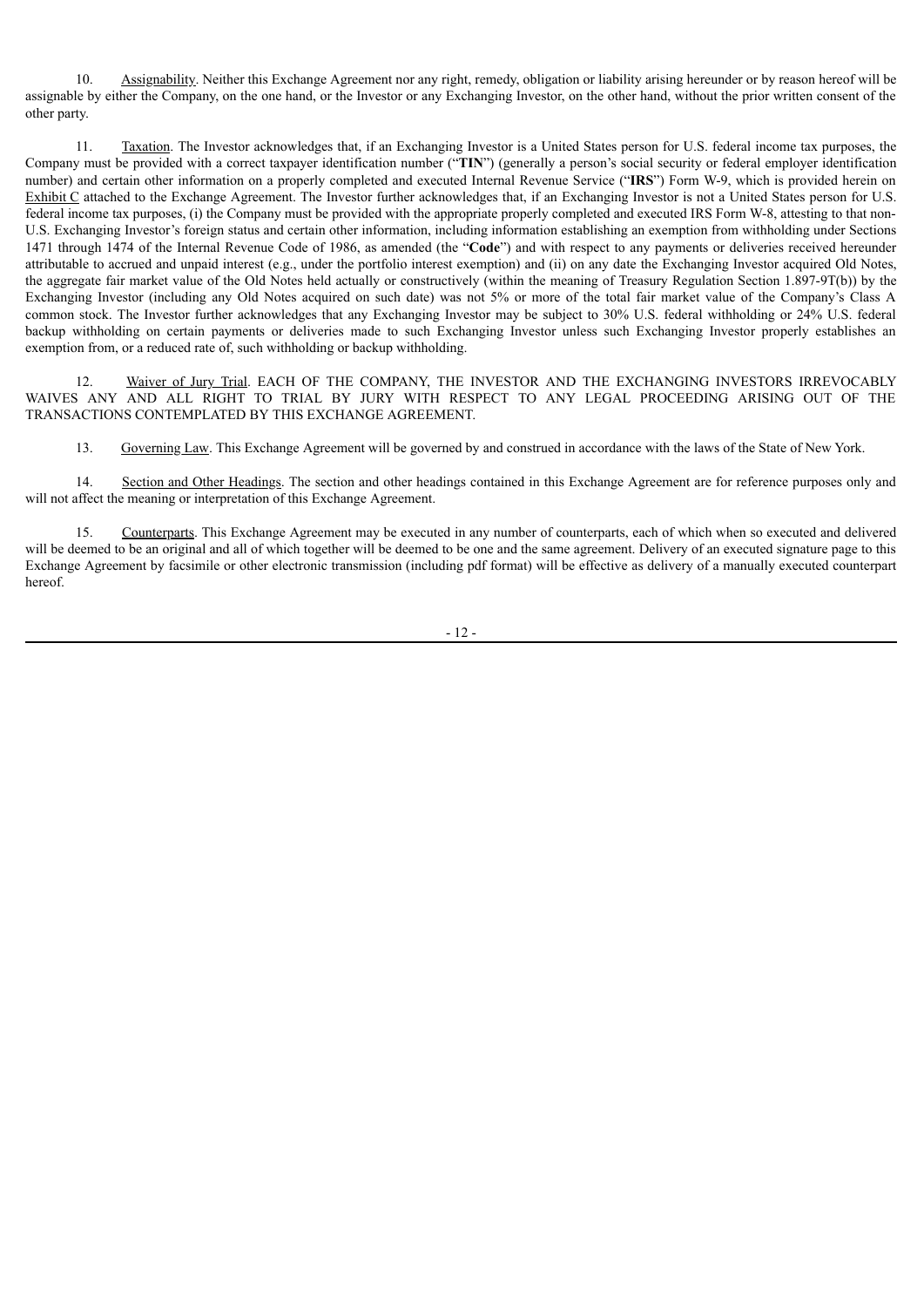16. Notices. All notices and other communications to the Company provided for herein will be in writing and will be deemed to have been duly given if delivered personally or sent by nationally recognized overnight courier service or by registered or certified mail, return receipt requested. postage prepaid to the following addresses (or such other address as either party may have hereafter specified by notice in writing to the other): (a) if to the Company, Arch Resources, Inc., CityPlace One, One CityPlace Drive, Suite 300, St. Louis, Missouri 63141, Attention: General Counsel; and (b) if to the Investor, the address provided on the signature page below.

17. Binding Effect. The provisions of this Exchange Agreement will be binding upon and accrue to the benefit of the parties hereto and the Exchanging Investors and their respective heirs, legal representatives, successors and permitted assigns.

18. Notification of Changes. Each party hereto hereby covenants and agrees to notify the other party hereto upon the occurrence of any event prior to the Closing that would cause any representation, warranty, or covenant of the Investor, made on behalf of itself and each Exchanging Investor, contained in this Exchange Agreement to be false or incorrect.

19. Severability. If any term or provision of this Exchange Agreement is invalid, illegal or unenforceable in any jurisdiction, such invalidity, illegality or unenforceability will not affect any other term or provision of this Exchange Agreement or invalidate or render unenforceable such term or provision in any other jurisdiction.

20. Reliance by Jefferies. Jefferies, acting as financial advisor to the Company, may rely on each representation and warranty of the Company and of the Investor, made on behalf of itself and each Exchanging Investor, herein or pursuant to the terms hereof with the same force and effect as if such representation or warranty were made directly to Jefferies. Jefferies will be a third-party beneficiary of this Exchange Agreement to the extent provided in this Section 20.

21. Entire Agreement. This Exchange Agreement, including all Exhibits hereto, constitutes the entire agreement of the parties with respect to the specific subject matter covered hereby, and supersedes in their entirety all other agreements or understandings between or among the parties with respect to such specific subject matter.

### **[***Remainder of Page Intentionally Left Blank; Signature Page Follows***]**

### - 13 -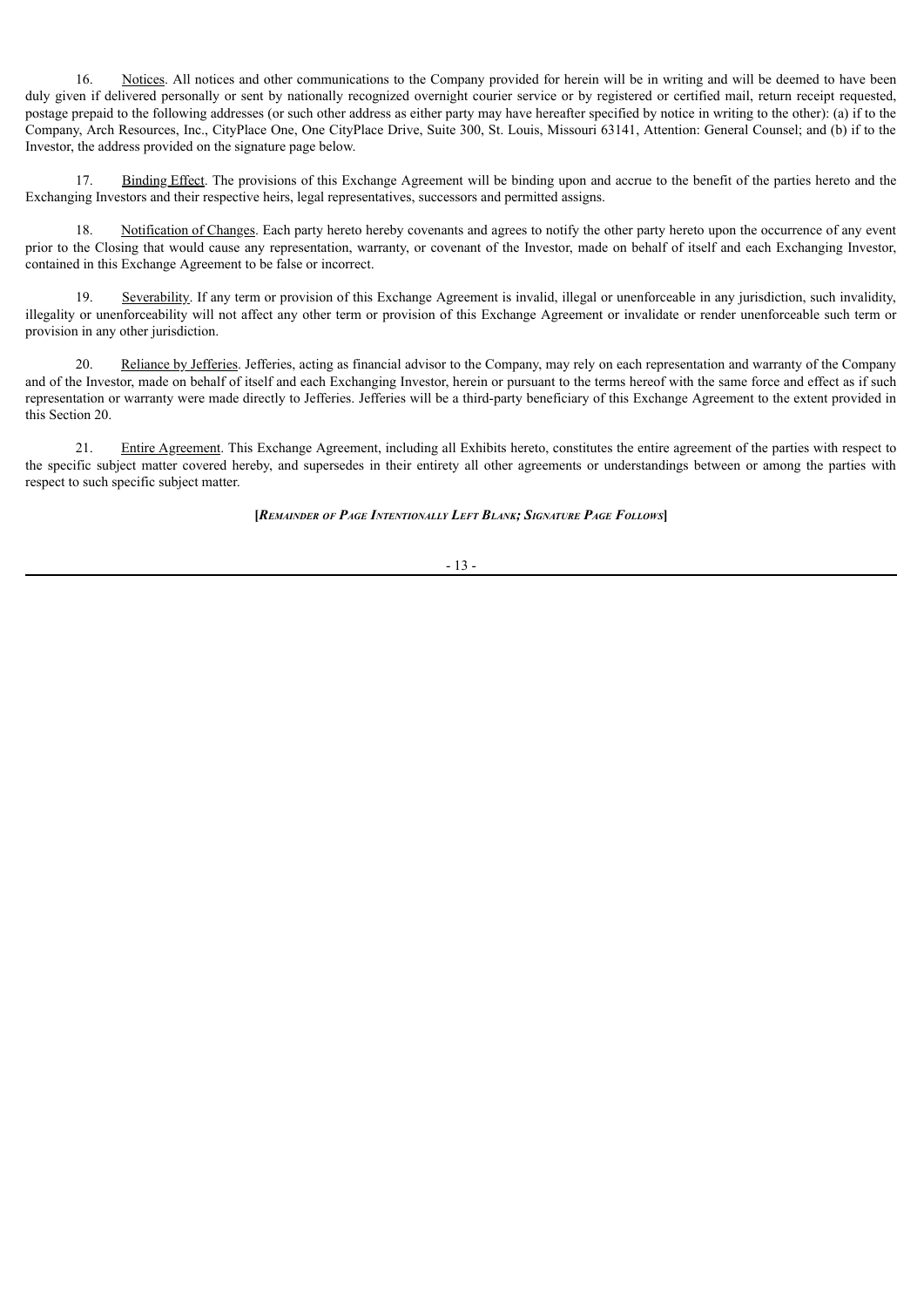In WITNESS WHEREOF, the undersigned has executed this Exchange Agreement as of the date first written above.

Investor:

|       | Legal name |  |
|-------|------------|--|
| By:   |            |  |
| Name: |            |  |

Title:

Investor Address: Telephone:

Country (and, if applicable, State) of Residence:

Taxpayer Identification Number:

[*Signature Page to Exchange Agreement]*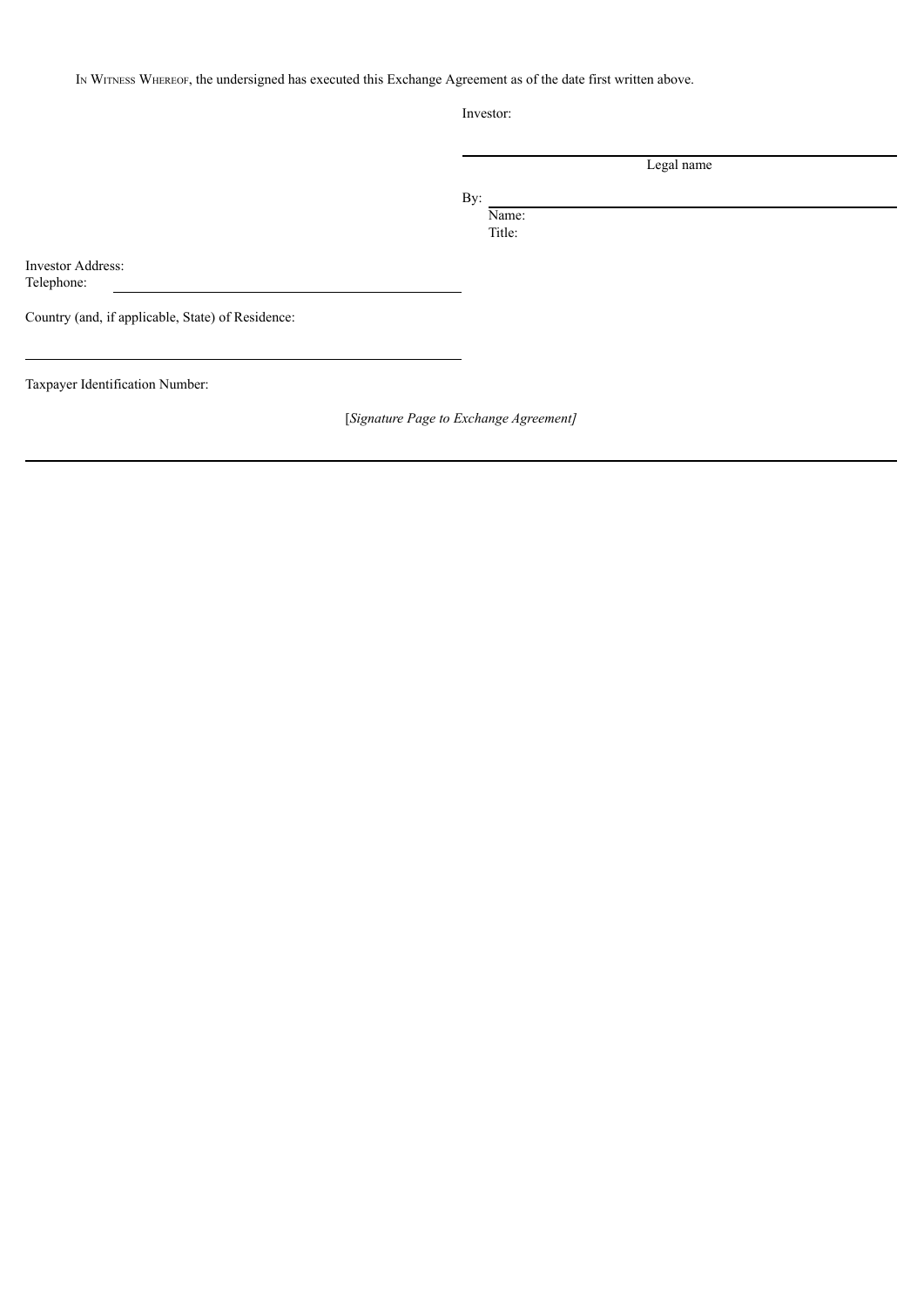ARCH RESOURCES, INC.

By:

Name: Title:

[*Signature Page to Exchange Agreement*]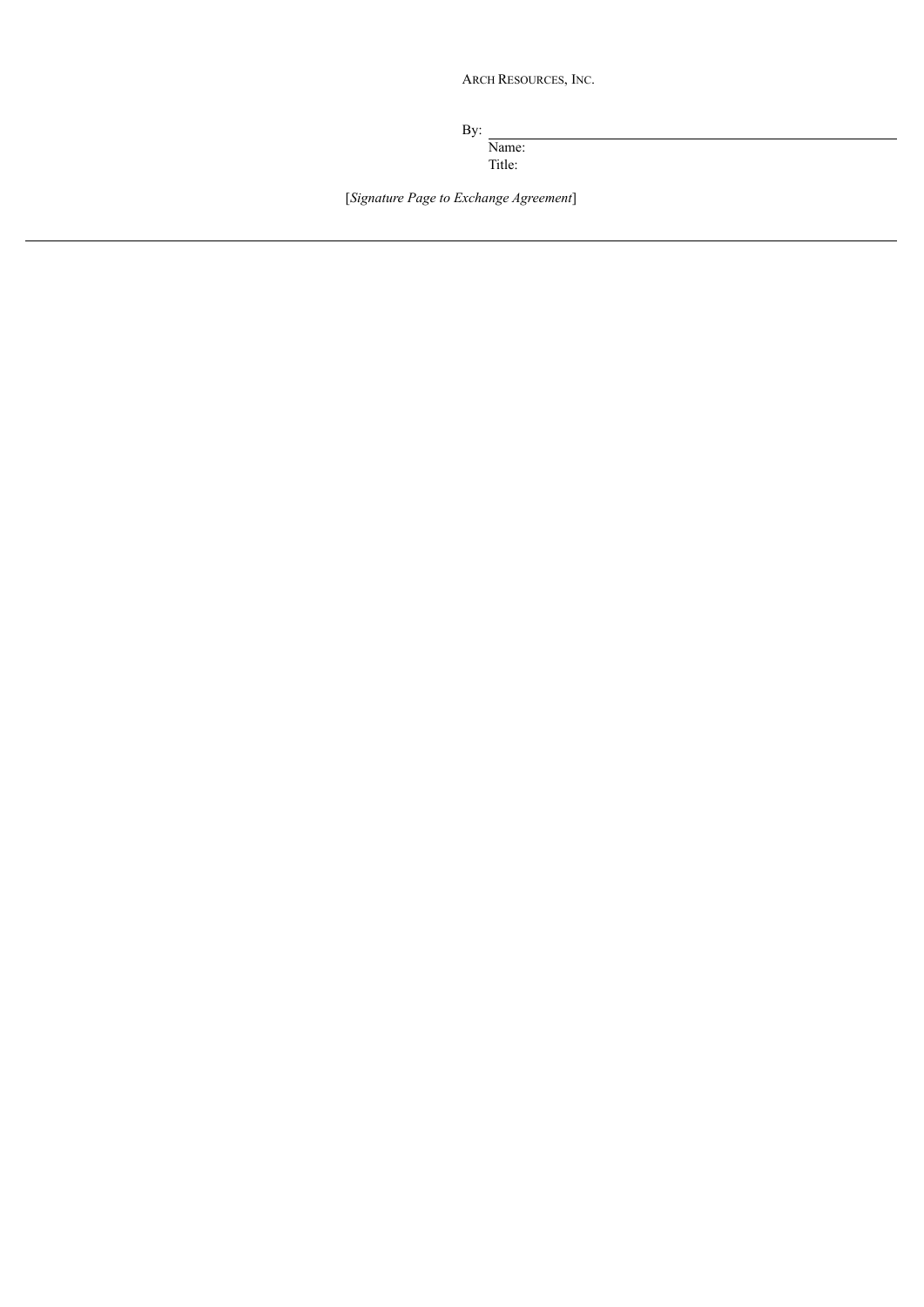# **EXHIBIT A**

#### **Exchanging Investor Information**

(Complete the Following Form for Each Exchanging Investor)

| Legal Name of Exchanging Holder:                                                         |                                    |                                          |
|------------------------------------------------------------------------------------------|------------------------------------|------------------------------------------|
| Aggregate principal amount of Old Notes to be exchanged (must be a multiple of \$1,000): |                                    | .000<br>$\mathbb{S}$                     |
| Exchanging Holder's Address:                                                             |                                    |                                          |
|                                                                                          |                                    |                                          |
|                                                                                          |                                    |                                          |
| Telephone:                                                                               |                                    |                                          |
| Country (and, if applicable, State) of Residence:                                        |                                    |                                          |
| Taxpayer Identification Number:                                                          |                                    |                                          |
| <b>Account for Old Notes</b>                                                             | <b>Account for Exchange Shares</b> | Wire Instructions for Cash Consideration |
| DTC Participant Number:                                                                  | DTC Participant Number:            | Bank Routing #:                          |
| DTC Participant Name:                                                                    | DTC Participant Name:              | <b>SWIFT Code:</b>                       |
| DTC Participant Phone Number:                                                            | DTC Participant Phone Number:      | <b>Bank Address:</b>                     |
| DTC Participant Contact Email:                                                           | DTC Participant Contact Email:     |                                          |
|                                                                                          | Account # at DTC Participant:      | Account Number:                          |
|                                                                                          |                                    | Account Name:                            |

## A-1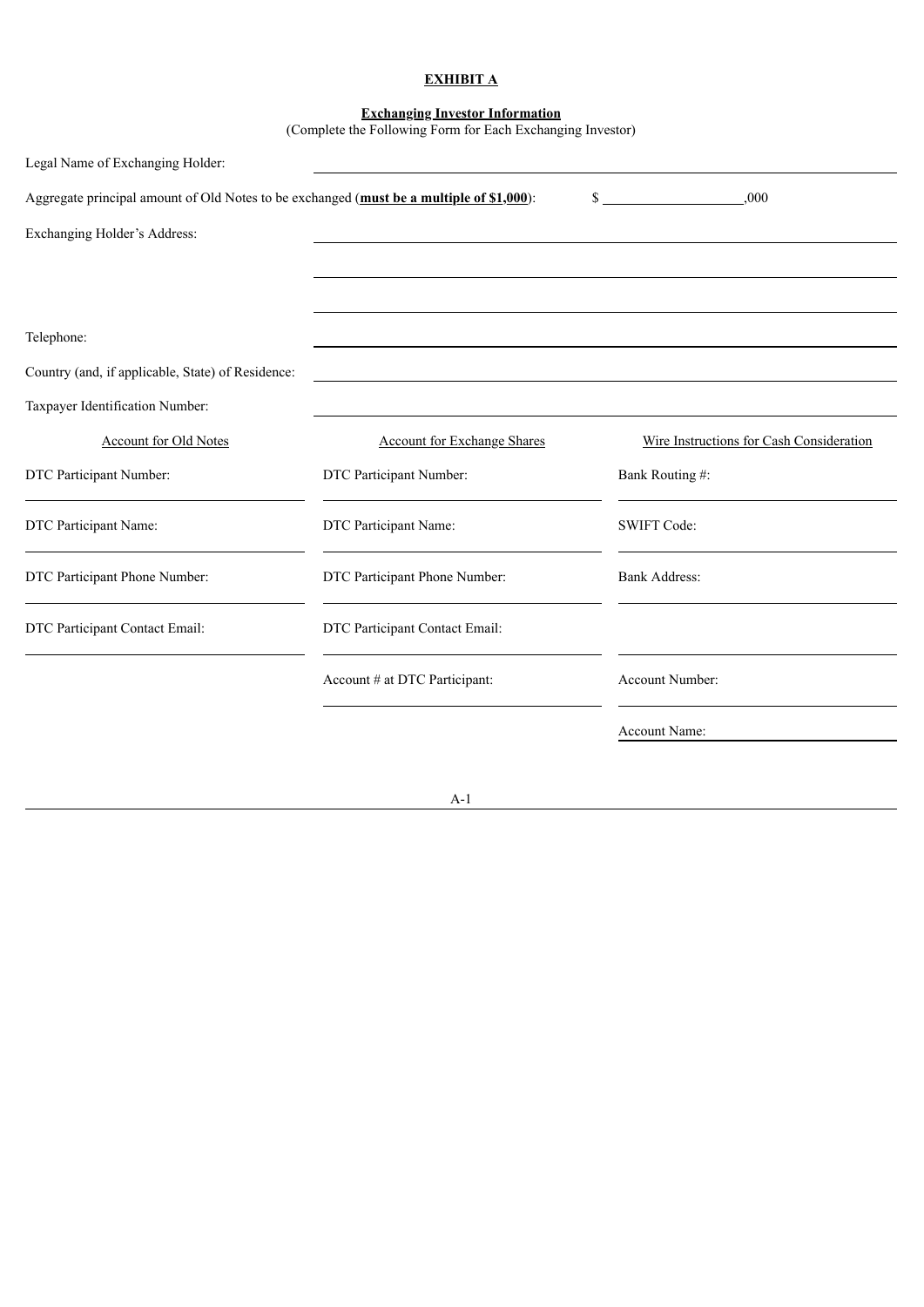### **EXHIBIT B**

#### Exchange Procedures

## **NOTICE TO INVESTOR**

Attached are Investor Exchange Procedures for the settlement of the exchange (the "**Exchange**") of 5.25% Convertible Senior Notes due 2025, CUSIP 039389AB7 (the "**Old Notes**") of Arch Resources, Inc. (the "**Company**") for cash (the "**Cash Consideration**") and shares of the Company's Class A common stock, \$0.01 par value per share, CUSIP 03940R107 (the "**Exchange Shares**") (collectively, the "**Exchange Consideration**"), pursuant to the Exchange Agreement, dated as of May 18, 2022, between you and the Company, which is expected to occur on May 25, 2022. To ensure timely settlement, please follow the instructions for the Exchange as set forth on the following page.

Your failure to comply with the attached instructions may delay your receipt of the Exchange Consideration.

If you have any questions, please contact Colyer Curtis of Jefferies LLC at 1 (212) 708-2734.

Thank you.

B-1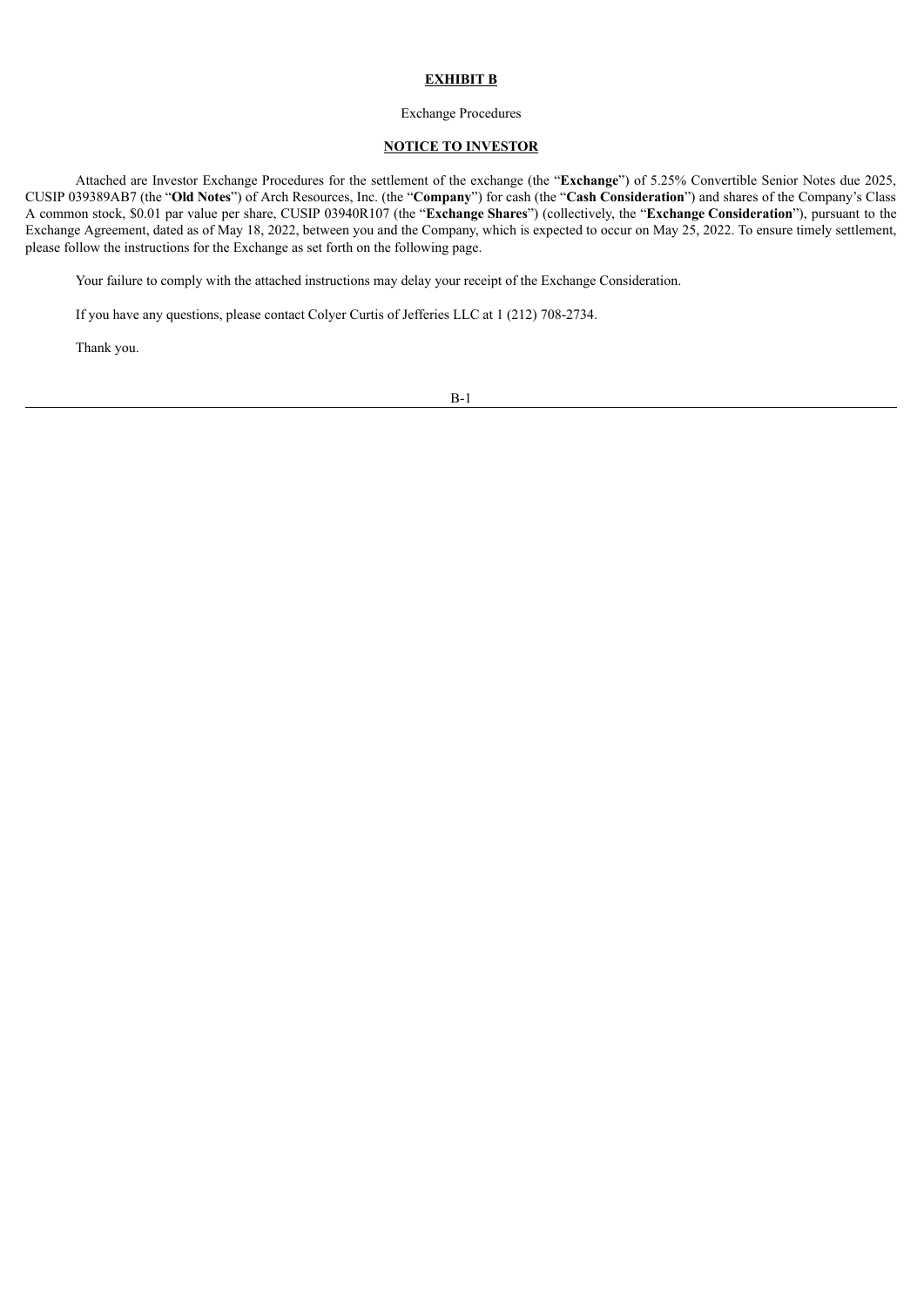## Delivery of the Old Notes

You must direct the eligible DTC participant through which you hold a beneficial interest in the Old Notes to post **on May 25, 2022, no later than 9:30 a.m., New York City time**, withdrawal instructions through DTC via DWAC for the aggregate principal amount of Old Notes (CUSIP 039389AB7) set forth in Exhibit A of the Exchange Agreement to be exchanged. It is important that this instruction be submitted and the DWAC posted on May 25, 2022; if it is posted before May 25, 2022, then it will expire unaccepted and will need to be re-posted on May 25, 2022.

### To receive the Exchange Shares

You must direct your eligible DTC participant through which you wish to hold a beneficial interest in the Exchange Shares to post **on May 25, 2022, no later than 9:30 a.m., New York City time**, a deposit instruction through DTC via DWAC for the aggregate number of Exchange Shares to which you are entitled pursuant to the Exchange (calculated as described in Section 1 of the Exchange Agreement). **It is important that this instruction be submitted** and the DWAC posted on May 25, 2022; if it is posted before May 25, 2022, then it will expire unaccepted and will need to be re-posted on May 25, **2022**.

## Closing

On May 25, 2022, after the Company receives your Old Notes and your delivery instructions as set forth above, and subject to the satisfaction of the conditions to Closing as set forth in your Exchange Agreement, the Company will pay the Cash Consideration and deliver the Exchange Shares in accordance with the delivery instructions above.

B-2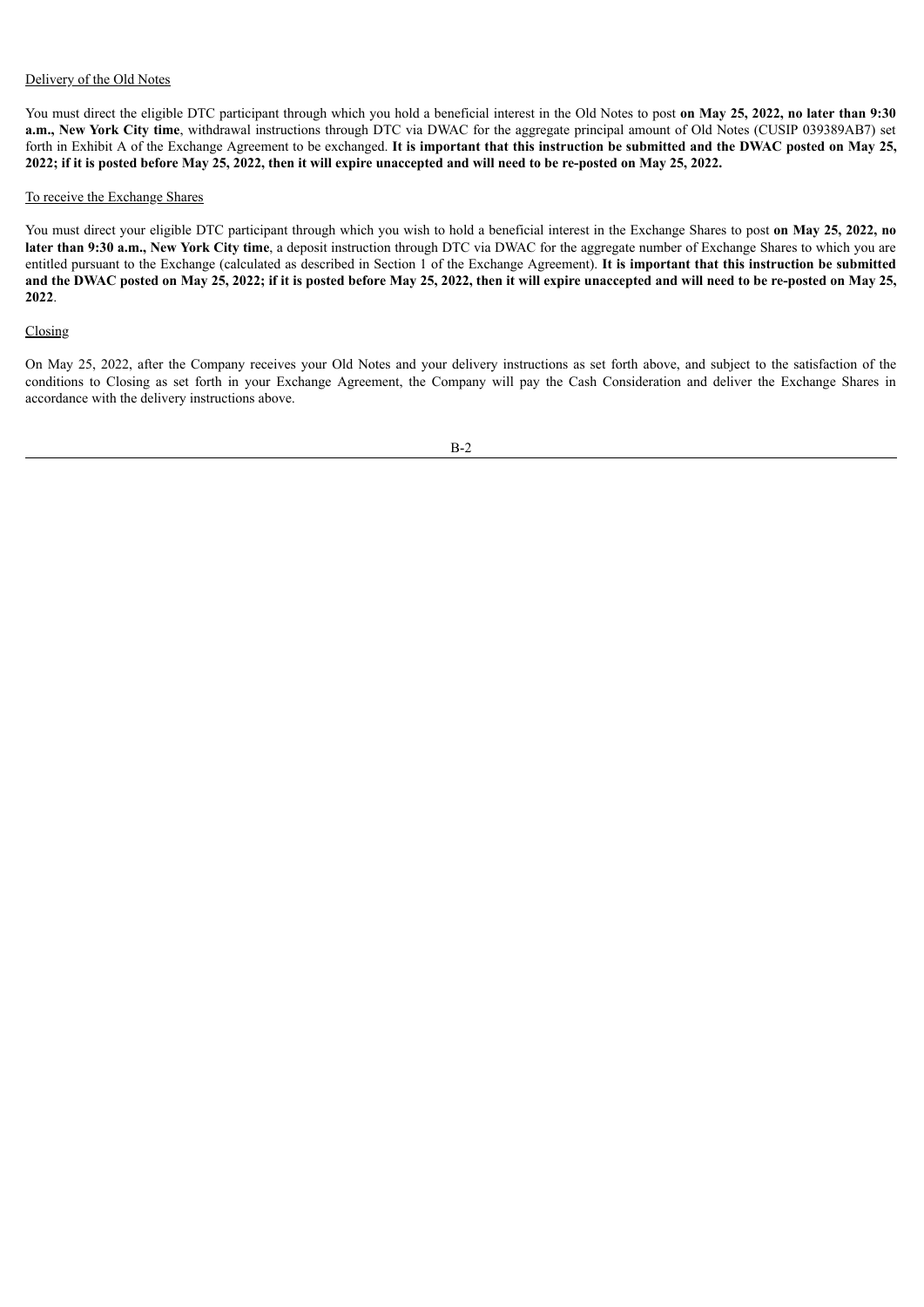## **Exhibit C**

Under U.S. federal income tax law, a holder who exchanges Old Notes for the Exchange Consideration generally must provide such holder's correct taxpayer identification number ("**TIN**") on IRS Form W-9 (attached hereto) or otherwise establish a basis for exemption from backup withholding. A TIN is generally an individual holder's social security number or a holder's employer identification number. If the correct TIN is not provided, the holder may be subject to a \$50 penalty imposed by the IRS. In addition, certain payments made to holders may be subject to U.S. backup withholding tax (currently set at 24% of the payment). If a holder is required to provide a TIN but does not have the TIN, the holder should consult its tax advisor regarding how to obtain a TIN. Certain holders are not subject to these backup withholding and reporting requirements. Non-U.S. Holders generally may establish their status as exempt recipients from backup withholding by submitting a properly completed applicable IRS Form W-8 (available from the Company or the IRS at www.irs.gov), signed, under penalties of perjury, attesting to such holder's exempt foreign status. U.S. backup withholding is not an additional tax. Rather, the U.S. federal income tax liability of persons subject to backup withholding will be reduced by the amount of tax withheld. If withholding results in an overpayment of taxes, a refund may be obtained provided that the required information is timely furnished to the IRS. Holders are urged to consult their tax advisors regarding how to complete the appropriate forms and to determine whether they are exempt from backup withholding or other withholding taxes.

C-1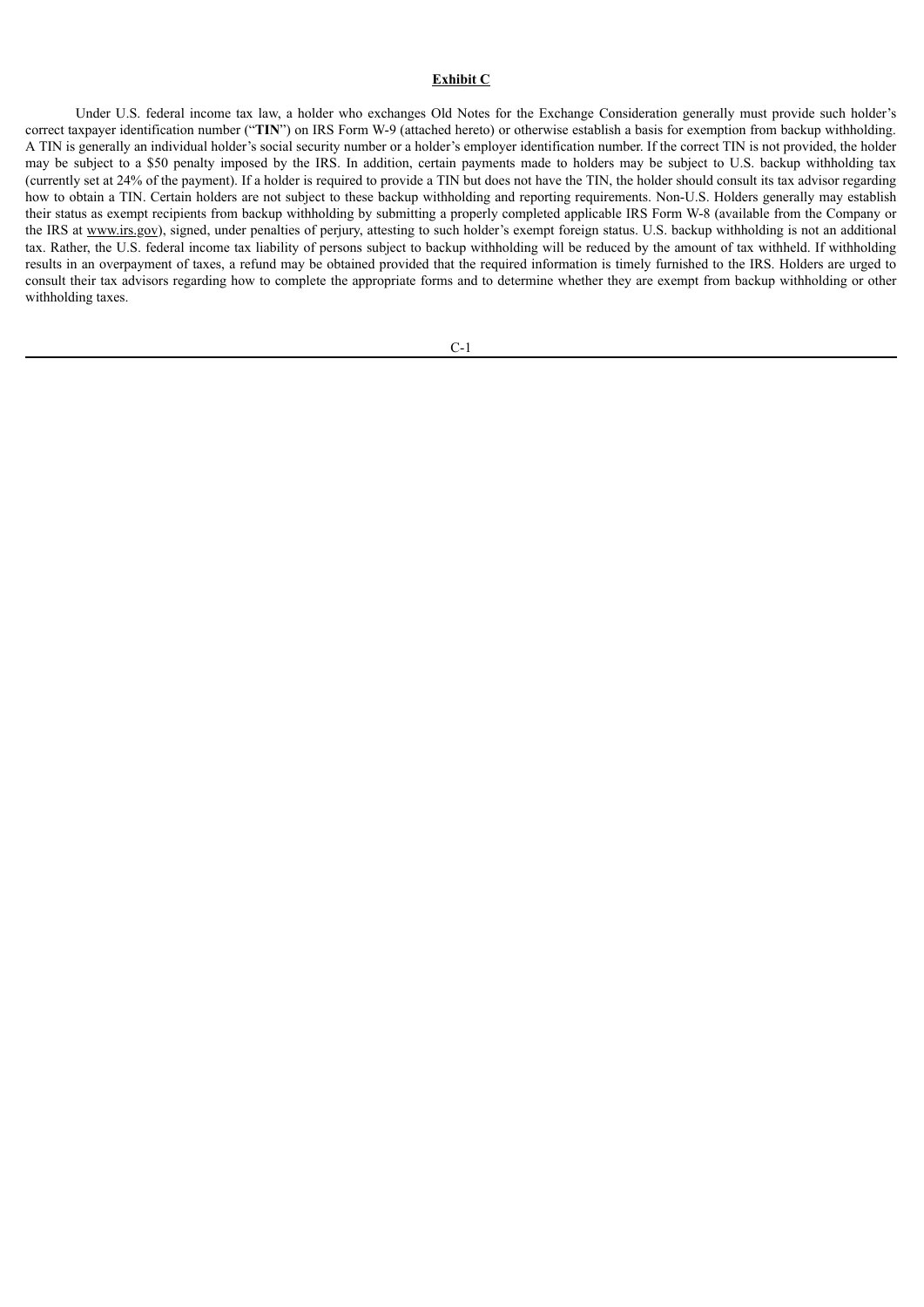<span id="page-23-0"></span>**NEWS** RELEASE Investor Relations 314/994-2916

### **FOR IMMEDIATE RELEASE**

### **Arch Resources Announces Exchanges with Holders of Approximately \$125.2 Million Principal Amount of Convertible Notes**

ST. LOUIS, May 19, 2022 – Arch Resources, Inc. (NYSE: ARCH) ("Arch Resources" or "us") today announced that on May 18, 2022, it entered into separate, privately negotiated exchange agreements with a limited number of holders of its 5.25% Convertible Senior Notes due 2025 (the "notes") to exchange (collectively, the "exchanges") approximately \$125.2 million principal amount of notes for consideration consisting of an aggregate of approximately \$130.1 million in cash and a number of shares of Arch Resources' common stock to be determined over a four consecutive trading day period beginning on, and including, May 19, 2022. The exchanges are expected to be consummated on or about May 25, 2022, subject to customary closing conditions. The notes being exchanged will be retired upon completion of the exchanges. Following the closing of the exchanges, Arch Resources expects that approximately \$30.0 million in aggregate principal amount of notes will remain outstanding with terms unchanged.

Arch Resources is undertaking these exchanges in keeping with its previously stated goal of enhancing and simplifying its capital structure, and is utilizing a substantial amount of cash in the settlement process in order to limit overall stock dilution, prevent potential future dilution stemming from expected future dividend payments, reduce overall indebtedness, and eliminate future annual interest payments.

The exchanges are being conducted as private placements, and any shares of common stock to be issued in the exchanges will be issued pursuant to the exemption from the registration requirements of the Securities Act of 1933, as amended (the "Securities Act"), afforded by Section 4(a)(2) of the Securities Act in transactions not involving any public offering. This press release is neither an offer to sell nor a solicitation of an offer to buy any securities described above, nor will there be any offer, solicitation or sale of any securities in any jurisdiction in which such offer, solicitation or sale would be unlawful.

In connection with the exchanges, Arch Resources also intends to enter into certain capped call early unwind agreements (the "capped call early unwind agreements") with counterparties to Arch Resources' capped call transactions (the "capped call counterparties"), which were entered into in connection with the issuance of the notes, to terminate a portion of such capped call transactions in a notional amount corresponding to the amount of the notes exchanged (the "early unwinds"). We expect that the capped call counterparties will settle the early unwinds by delivering to Arch Resources a number of shares of Arch Resources' common stock corresponding to the consideration in respect of the early unwinds on or about May 26, 2022. In connection with such settlements, the capped call counterparties and/or their respective affiliates may buy shares of the Arch Resources' common stock in secondary market transactions.

1